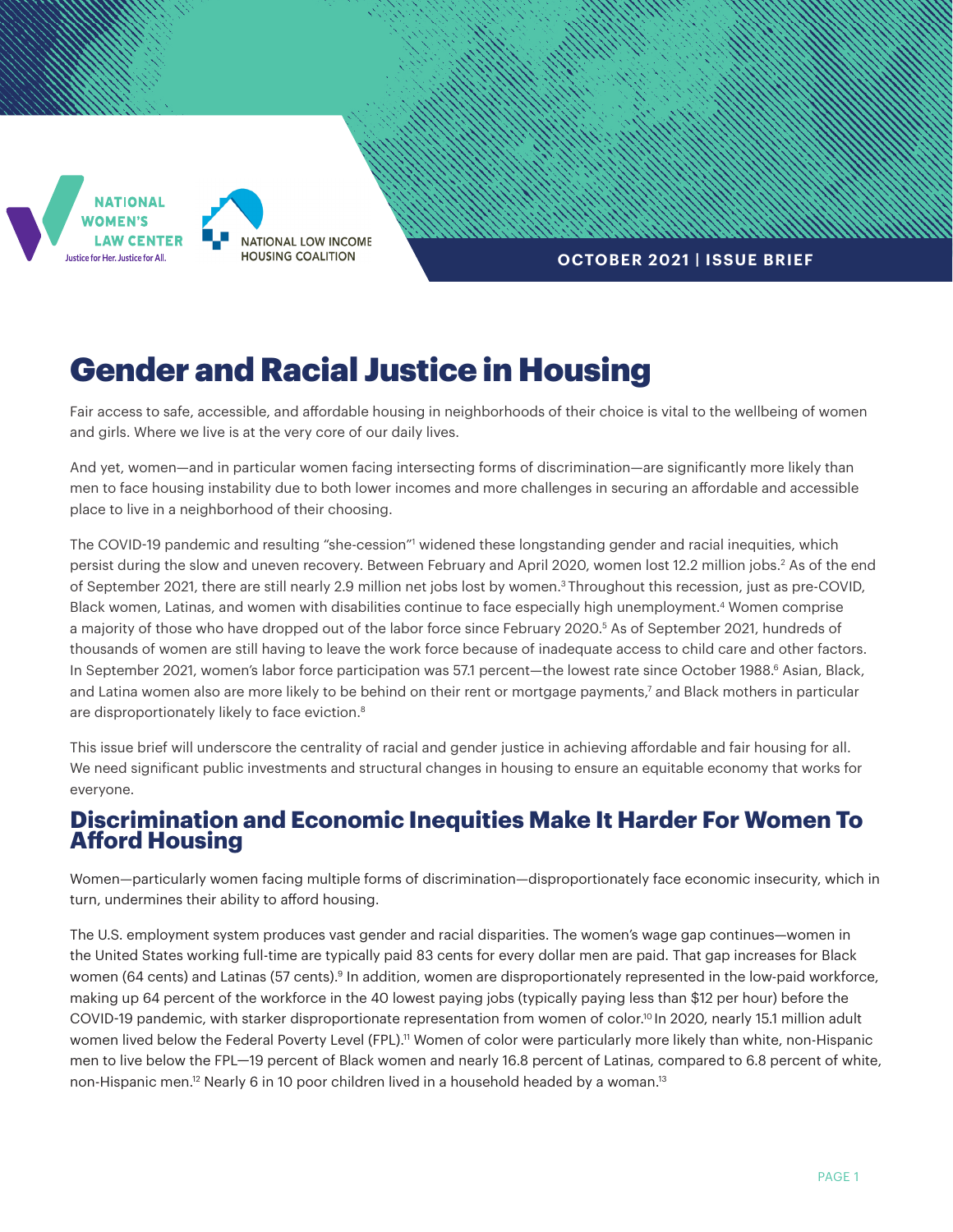These unjust outcomes are the product of systemic injustice. For example, women are systematically discouraged from entering higher-paid jobs and employers are less likely to hire women than men for high-wage jobs.14 Employers' negative stereotypes about mothers and their ability and commitment to execute higher-level work also contribute to mothers' overrepresentation in the low-paid workforce.15 Gender and racial discrimination, combined with policymakers' failure to increase the minimum wage, negatively impact women's economic security. Consequently, single women, and particularly women of color, who are renting are more likely to have low incomes than white, non-Hispanic men who are renting.



Gender Analysis of Income Distribution for Renters

*Source: NLIHC tabulations of 2019 ACS PUMS data. Rates do not always add to 100 percent because of rounding.*

#### Definitions:

- **• Area Median Income (AMI):** The median family income in the metropolitan or nonmetropolitan area
- **• Extremely Low-Income (ELI):** Households with income at or below the Poverty Guideline or 30 percent of AMI, whichever is higher
- **• Very Low-Income (VLI):** Households with income between ELI and 50 percent of AMI
- **• Low-Income (LI):** Households with income between 51 percent and 80 percent of AMI
- **• Middle-Income (MI):** Households with income between 81 percent and 100 percent of AMI
- **• Above Median Income:** Households with income above 100 percent of AMI

In addition, the affordable housing crisis disproportionately impacts extremely low-income renters. There are 10.8 million extremely-low income households, only 7.4 million rental units affordable to these households, and higher-income households occupy nearly 2.5 million of the rental units affordable to extremely low-income renters.16 This leaves a shortage of at least 6.8 million rental homes affordable and available to extremely low-income renters.<sup>17</sup>





*Source: NLIHC tabulations of 2019 ACS PUMS data.*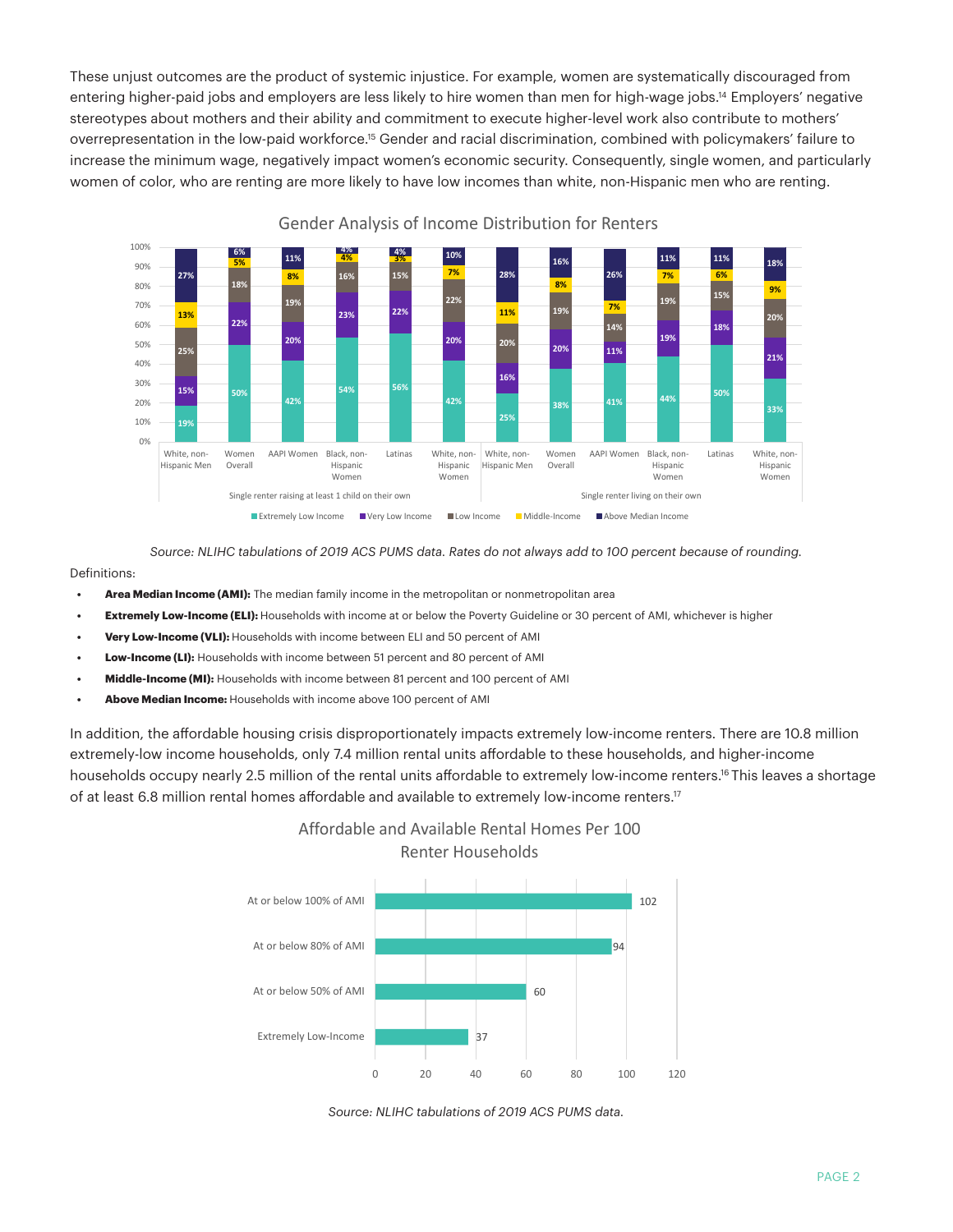The gender inequities in our employment systems, the lack of a living wage, and the shortage of homes affordable to families with the lowest incomes make it hard for women to afford rent. In order to afford a modest, two-bedroom apartment at fair market rent without being cost-burdened (spending more than 30 percent of their income on rent), a full-time worker in the United States needs to make \$24.90 per hour.<sup>18</sup> Women paid the average minimum wage would have to work nearly 97 hours per week (13 hours a day, seven days a week) to afford a two-bedroom rental home. Women paid \$12 per hour would have to work 83 hours per week. Gender and racial income disparities, and the insufficient supply of affordable housing, make single women, particularly women of color, who are renting more likely than white, non-Hispanic men who are renting to be cost-burdened or severely cost-burdened (spending more than 50 percent of their income on rent).



Gender and Racial Analysis of Cost-Burdened Renters in 2019 (Spending 30%+ of Income on Housing)

Gender and Racial Analysis of Severely Cost-Burdened Renters in 2019 (Spending 50%+ of Income on Housing)



#### *Source: NLIHC tabulations of 2019 ACS PUMS data.*

The gap in the supply of housing affordable and available to families with the lowest incomes has persisted for decades, and there is not a single state or congressional district in the country with enough deeply affordable homes to meet demand.19 Years of federal disinvestment from affordable housing programs have severely constrained both the supply of affordable housing and quality of existing affordable housing stock, and the private market cannot, on its own, build and maintain housing deeply affordable enough for the lowest-income renters. Consequently, strong public investments are needed to help solve the affordable housing crisis.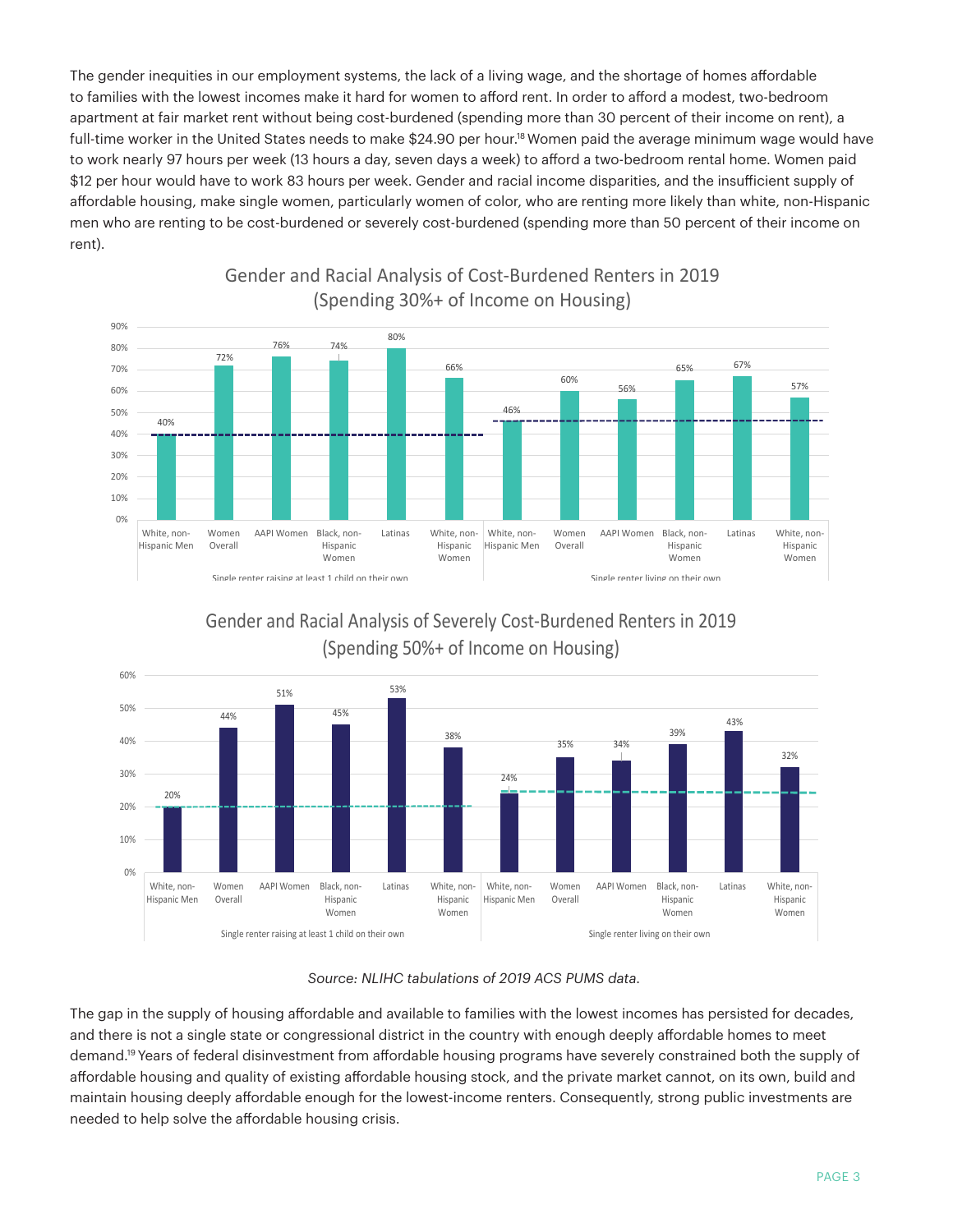Economic inequities, along with discriminatory lending practices, also make it hard for women, especially women of color, to become homeowners and build wealth. Many creditors drive women of color to subprime mortgages, which in turn leave them more susceptible to foreclosure and debt.<sup>20</sup> This contributes to gender and racial wealth gaps. In 2013, median wealth for working-age men (ages 18 to 64) was \$10,150, three times the median wealth for single working-age women (\$3,210).<sup>21</sup> Women of color face an even greater wealth gap:

- In 2016, the median wealth of white households (\$171,000) was almost 10 times greater than that of Black households (\$17,600) and over eight times greater than that of Latina households (\$20,700).<sup>22</sup>
- White households living near the poverty line typically have about \$18,000 in wealth, while Black households in similar economic conditions typically have a median wealth close to zero.<sup>23</sup>
- Single women of color face a staggering gap in wealth because of the compounded effects of race and gender—the median net wealth of single, workingage, white, non-Hispanic men was \$28,900 in 2013, compared to \$100 for single, working-age Latinas, and \$200 for single, working-age Black women.<sup>24</sup>

# **Lack of Affordable Housing Undermines Health, Child Care, Education, Nutrition, and Employment for Women, Children, and Families**

### **Housing and Health**

The pandemic has underscored the inextricable link between housing and health. Safe, decent, accessible, and affordable housing is key to health and well-being.<sup>25</sup> No one should need to choose between housing and health care.

- **• When women and families spend too much on housing, they have insufficient resources for other essential needs, including food, health insurance, and health care.** Women faced with unaffordable housing costs are more likely to skip health care treatments and not fill a prescription as a result of cost. When families with low incomes spend high portions of their income on their rent, they struggle to afford nutritious food.
- **• Housing instability can harm women's health.**  Women evicted or threatened with eviction are more likely to experience depression, anxiety, and high blood pressure than people with stable housing. Lack of stable housing can make proper storage of

medications difficult or impossible for women who need prescription medication, which can have negative health consequences, and evictions can disrupt care for chronically ill women. Eviction, or the threat of it, for pregnant people increases the chance of birth outcomes like prematurity and low birth weight, which increase the cost of hospitalizations and long-term health care, as well as infant mortality.<sup>26</sup> Furthermore, the lack of affordable housing available to survivors of domestic violence, dating violence, sexual assault, stalking, and human trafficking deters survivors from leaving abusive partners out of fear of facing the challenges of homelessness.

- **• When access to stable and affordable housing is limited, more women are forced to live in highly segregated and/or substandard housing.** Housing segregation widens health disparities by determining access to schools, jobs, health care, grocery stores with nutritious foods, and safe spaces to exercise. Substandard housing conditions such as water leaks, poor ventilation, dirty carpets, lead-based paint, and pest infestation are associated with poor health outcomes, most notably those related to asthma.
- **• Housing instability increases negative health care outcomes for children.** Housing instability, such as frequent moves and experiencing homelessness, particularly impacts young children's health.27 These early years are critical for brain development.

### **Housing and Child Care**

Families with children need both high-quality, affordable child care and housing, but each can stretch many family budgets beyond their breaking point—and lack of access to one can impede access to the other. Further, child care infrastructure is critical to economic security for everyone, but housing expenses create particular challenges for child care providers caring for children in their own homes—most of whom are women.

**• High housing and child care costs and barriers to assistance exacerbate economic insecurity for many women, children, and families.** Child care is essential for parents and guardians to work or participate in job training and education, but many families cannot afford child care. From 1993 to 2018, the cost of child care, when adjusted for inflation, grew by about 49 percent.<sup>29</sup> In 2018, average annual costs for child care ranged from \$3,821 to \$24,081, depending on the area, age of the child, and type of care provider.<sup>30</sup> The child care burden is particularly acute for low-income working families with children under age five: a family of four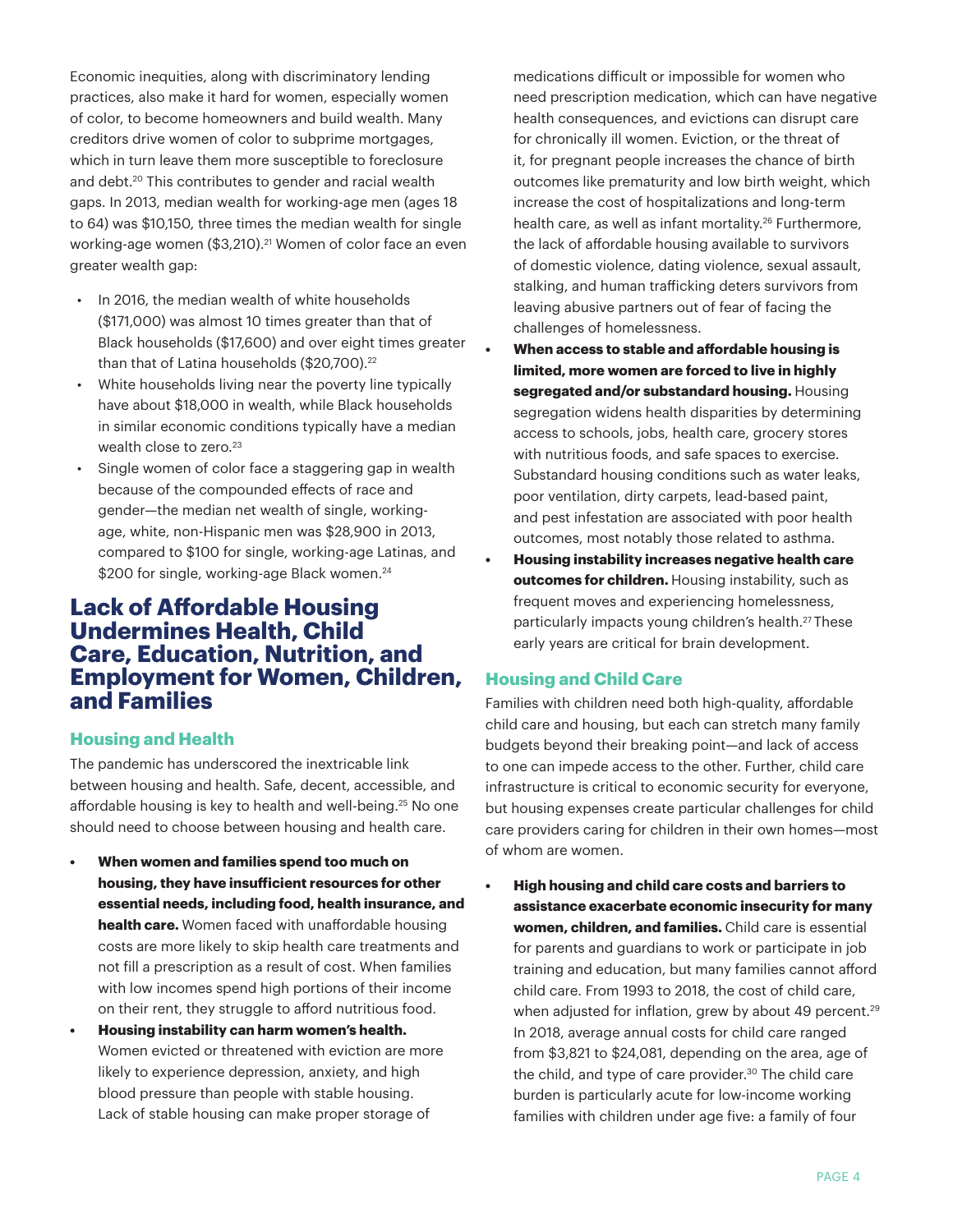with a household income under \$50,000 spends about 35 percent of their monthly income on child care, compared to seven percent for a family of four with a household income over \$150,000.<sup>31</sup> This cost burden often makes child care inaccessible to women raising children on their own, who, as noted above, are also more likely to spend over 30 percent—and in many cases 50 percent or more—of their income on rent. Child care assistance and rental assistance can help reduce these cost burdens. Unfortunately, inadequate federal funding leaves only 1 in 7 eligible families receiving child care assistance,<sup>32</sup> and only 1 in 4 eligible families receiving rental assistance.<sup>33</sup>

- **• Child care is even harder to access for families experiencing homelessness.** Families experiencing homelessness may have a hard time locating or accessing documents like birth certificates or providing proof of residency, which are often required to verify eligibility for child care assistance. Child care inaccessibility has profound consequences for children experiencing housing instability and homelessness. Most children who experience homelessness are very young—nearly half of all children in federally funded homelessness shelters are under age six.<sup>34</sup> Early education and child care programs can help mitigate some of the effects of housing instability, but 92 percent of children experiencing homelessness are not participating in early childhood education programs. Only 10 percent of children experiencing homelessness under age six are enrolled in Head Start or other McKinney-Vento programs that aim to support unhoused children.<sup>35</sup> While some states have recently begun enacting policies to expand subsidy access for families experiencing homelessness, several barriers to access remain; unhoused families may not identify themselves on subsidy applications, and some child care providers are reluctant to serve unhoused children because of their unique needs.
- **• Low-paid child care workers struggle to access affordable housing.** Despite their valuable work, many child care workers—both home-based and centerbased workers—are poorly paid, making it difficult to access affordable housing. In one survey, 63 percent of early childhood teaching staff reported worrying about paying for housing.36
- **• Housing insecurity among home-based child care providers threatens both their place to live and their workplace.** Home-based child care (HBCC) providers serve over 7 million children under the age of six, and are particularly essential for rural communities, babies,

and toddlers; Black and Latinx families; children with disabilities; and children in families with low-incomes.<sup>37</sup> Unfortunately, HBCC providers face many housingrelated barriers. Some local zoning ordinances and home owners associations may prohibit these types of businesses or may require special permits or approval, which are often denied or impose barriers such as fees and hearings.<sup>38</sup> In cases where HBCC providers do not own their homes, landlords have immense power over providers' businesses and sometimes arbitrarily revoke permission for their business with the threat of eviction.<sup>39</sup> Additional barriers, such as lack of financial assistance for remediating lead-based paint, can prevent an HBCC provider from obtaining formal licensing. This contributes to a vast majority (97 percent) of HBCC providers being unlisted, meaning they do not appear in any state or national lists of licensed, regulated, or registered providers or of providers serving families receiving child care assistance.40 During the COVID-19 pandemic, demand for HBCC has increased, but many providers are struggling to sustain their businesses and earn enough to support their own families. Forty-six percent of programs reported anticipating missing a mortgage payment.41 Federal relief has largely focused on licensed providers, and only around 25 percent of HBCC providers applied for a Paycheck Protection Program (PPP) loan because of skepticism about whether they would be approved—ultimately, less than half of these applicants were approved.42

#### **Housing and Education**

Gender justice, access to fair housing opportunities, and educational equity are deeply intertwined.<sup>43</sup>

- **• Housing instability has negative impacts on education.** Children who experience housing instability are more likely to have behavioral problems and struggle in school. Being homeless is a traumatic experience that manifests in many ways in the classroom—including ways that are coded as disruptive and can trigger a punitive response from educators. As such, housing instability contributes to high suspension rates, school turnover, truancy, and expulsions. In addition, housing instability directly correlates to decreased academic achievement and retention. Conversely, educational attainment is linked to positive health outcomes and longer lives.
- **• The neighborhoods in which children live typically determine the schools they attend, and the more racially segregated our neighborhoods, the more**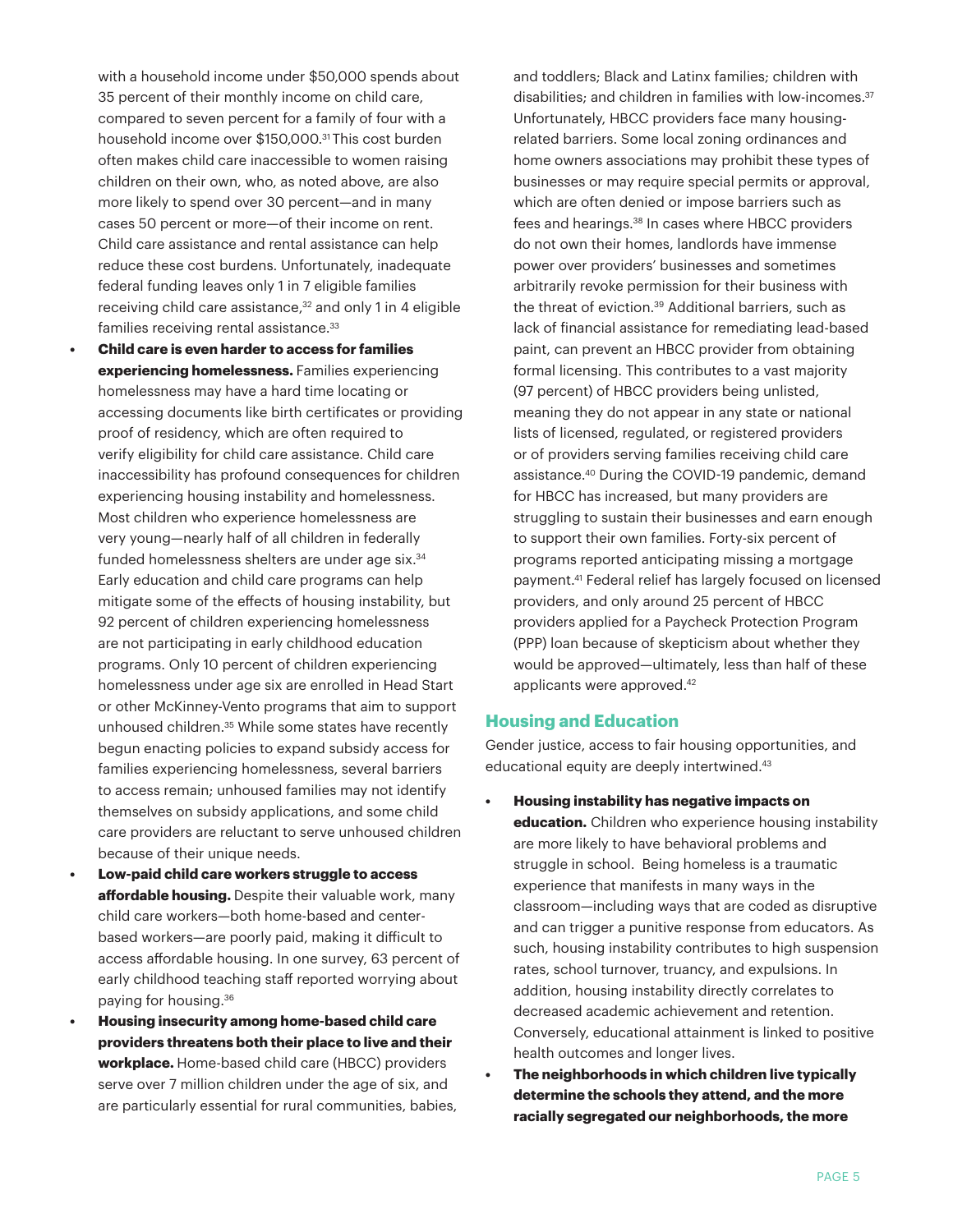**racially segregated our schools.** Segregated neighborhoods isolate communities of color in environments that are often poorly resourced and economically disinvested. These disparities are mirrored in our schools, resulting in disparate educational opportunities and outcomes for students of color. Today, schools serving the highest concentrations of Black and Latinx children routinely have less experienced teachers, offer less challenging courses, and invest less in their physical space and facilities. By providing fewer resources and opportunities for growth, these schools perpetuate intergenerational poverty and disproportionately harm students of color. In contrast, integration improves educational outcomes for children of all races.

**• Allowing for the continued concentration of poverty in communities limits the resources available to schools.** Because of the decentralized nature of education funding and the reliance on local property taxes, low-wealth communities are less able to provide sufficient funding for their schools, even when tax rates are high.

### **Housing and Nutrition**

When families with low incomes spend high portions of their income on rent, they struggle to pay for nutritious food. Indeed, food insecurity increases with housing costs.44 One study shows that low-income households with children that pay over half of their monthly income on rent spend considerably less on other basic necessities, including about \$200 less per month on food.<sup>45</sup> In addition, historical residential segregation has restricted neighborhood access to healthy foods and inhibits a family's ability to engage in healthy eating behaviors, increasing the risk of obesity and negative health outcomes.46

#### **Housing and Women's Employment**

Access to fair housing impacts women's employment outcomes.47 For example, eviction and involuntary displacement due to unjust and discriminatory housing policies make it harder for workers to be present during scheduled work hours and may lead to job loss and prolonged unemployment. Poor credit, whether caused by predatory lending, evictions, or other unjust housing policies and practices, creates barriers for women seeking employment. Integrated communities also provide more employment opportunities for women of color than segregated communities.

# **Housing Assistance Is Critical for Women, Children, and Families**

Because women face higher rates of economic insecurity, housing assistance is critical for women, children, and families to access affordable housing. Women head 75 percent of households served by U.S. Department of Housing and Urban Development (HUD) rental assistance programs.48 Unfortunately, because of chronic underfunding of HUD rental assistance programs, only 1 out of 4 eligible households receive rental assistance from HUD,<sup>49</sup> leading to millions of women and families in this country—especially women of color, survivors, LGBTQ+ individuals, women with disabilities, and women with children—struggling to find and keep a roof over their heads. This, in turn, undermines the health and well-being of women and the families who depend on them.

### **Housing Assistance Helps Women of Color**

Housing assistance helps prevent high rates of eviction for women of color. In 2019, among single renters living on their own, 39 percent of Black, non-Hispanic women, 43 percent of Latinas, and 34 percent of Asian American Pacific Islander (AAPI) women were severely cost-burdened—spending the majority of their income on rent and utilities—compared to 24 percent of white, non-Hispanic men. Among single renters raising children, 45 percent of Black, non-Hispanic women, 53 percent of Latinas, and 51 percent of AAPI women were severely cost-burdened, compared to 20 percent of white, non-Hispanic men.<sup>50</sup> The pandemic and resulting financial crisis have exacerbated this problem, causing Asian, Black, and Latina women to face higher levels of housing insecurity and fall behind on rent and mortgage payments at a higher rate than white, non-Hispanic men and women.<sup>51</sup>

Before the pandemic, Black women renters with low incomes were up to nine times more likely to be evicted than low-income white women renters.<sup>52</sup> During the early months of the COVID-19 pandemic, when our collective health depended on our ability to stay at home, preventing evictions was both a moral imperative and a public health necessity, spurring the Centers for Disease Control and Prevention (CDC) to launch a national moratorium on evictions for nonpayment of rent. This vital protection has since been allowed to expire after repeated challenges from landlord advocacy groups, but preliminary research shows the moratorium helped prevent an estimated 1.55 million evictions while it was in place between September 2020 and August 2021.53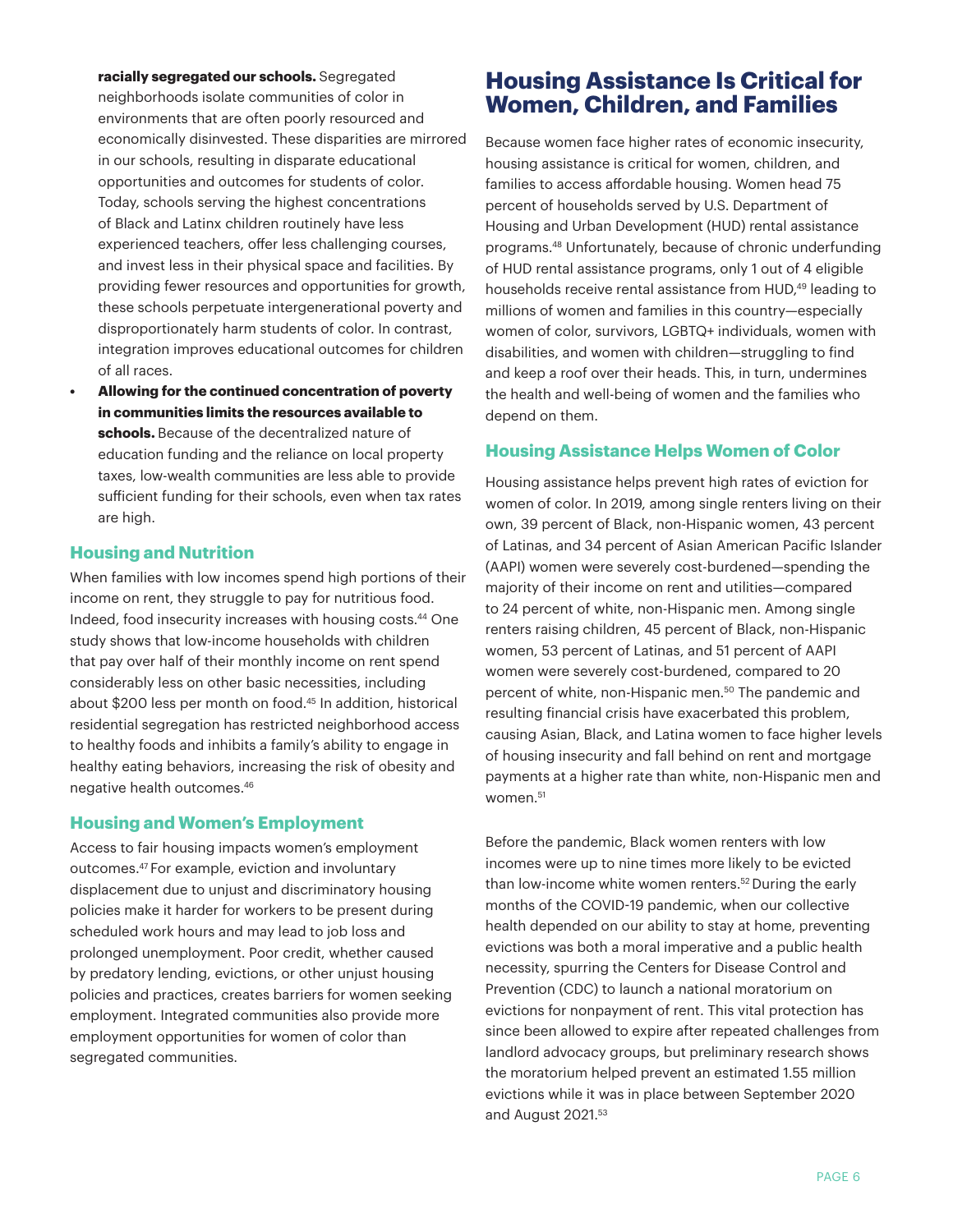While stay-at-home orders and the federal eviction moratorium may have ended, preventing evictions to reduce families doubling or tripling up and to reduce the number of people in congregate shelters is still a necessity to reduce the spread of COVID-19, especially with the Delta variant. Emergency rental assistance can help all women and their families stay in their homes, and longer-term housing assistance, such as housing choice vouchers, public housing, and the national Housing Trust Fund, help women of color and their families in particular afford housing in other times of economic insecurity.

### **Housing Assistance Helps Survivors**

Housing assistance reduces domestic violence and is a critical support for survivors.

- Parents who receive a housing voucher are one-third less likely to experience domestic violence,<sup>54</sup> but one nationwide study found that half of survivors who identified a need for housing services did not receive them.55
- Domestic violence is a significant cause of homelessness for women in this country: 63 percent of women experiencing homelessness are survivors of domestic or sexual violence.<sup>56</sup>
- Access to safe and affordable housing is a primary barrier for survivors when choosing to leave an abusive partner. Survivors of domestic violence are more likely to leave their abusive partner when receiving a longterm housing subsidy.<sup>57</sup>

### **Access to Housing Assistance Helps LGBTQ+ People**

Equitable access to housing assistance helps minimize the rate at which LGBTQ+ people—and particularly LGBTQ+ youth—experience homelessness.

- LGBTQ+ youth face 2.2 times the relative risk of experiencing homelessness.<sup>58</sup> Forty percent of all youth experiencing homelessness identify as LGBTQ+, and nearly one-third of transgender and gender nonbinary people have experienced homelessness in their lifetime.<sup>59</sup>
- Housing discrimination against LGBTQ+ people is pervasive, and is worse for LGBTQ+ people of color and older LGBTQ+ people due to bias and animus based on their multiple identities.<sup>60</sup> One study found that 48 percent of older same sex couples applying for senior housing were subjected to discrimination.<sup>61</sup>

• Discrimination based on gender identity is the most commonly reported reason that trans domestic violence survivors are denied access to shelter services.<sup>62</sup> Transgender people more generally find it hard to find an alternative provider if turned away from a shelter.<sup>63</sup>

### **Housing Assistance Decreases Homelessness**

In January 2020, 228,199 women, girls, transgender people, and gender non-conforming people experienced homelessness.64

Housing assistance can decrease the likelihood that women, LGBTQ+ people, and families with low incomes experience homelessness. One study showed that longterm permanent housing subsidies reduced the proportion of families experiencing homelessness or doubling-up with others by 50 percent.<sup>65</sup> Studies have also shown that families leaving homeless shelters for subsidized housing are less likely to return to a shelter than families who do not receive housing assistance.<sup>66</sup> Experiencing homelessness also makes it difficult to engage in the protective measures recommended by the CDC to curb coronavirus transmission and infection, like social distancing, sheltering in place, and regular handwashing.

#### **Housing Assistance Helps Women With Disabilities**

In 2020, disability continued to be the basis for the majority of all complaints filed under the Fair Housing Act (FHA).<sup>67</sup> Housing assistance helps women with disabilities access affordable and accessible housing and ensures women with disabilities can live in non-congregate housing, which increases independence and community integration while also cutting down on transmission of communicable diseases, including COVID-19.

- Women with disabilities typically have lower incomes and face a higher risk of poverty and economic hardship than those without disabilities, and they are therefore more likely to require rental assistance. In 2018, just 31 percent of women with a disability were in the labor force—compared to 71 percent of women without a disability.<sup>68</sup> COVID-19 exacerbated this, with an average of only 17.5 percent of women with a disability in the labor force in 2020, compared to 61.4 percent of non-disabled women.69
- Women with disabilities unable to work and receiving Supplemental Security Income (SSI) as their sole source of income cannot afford a safe, decent unit in any U.S. housing market without rental assistance.<sup>70</sup>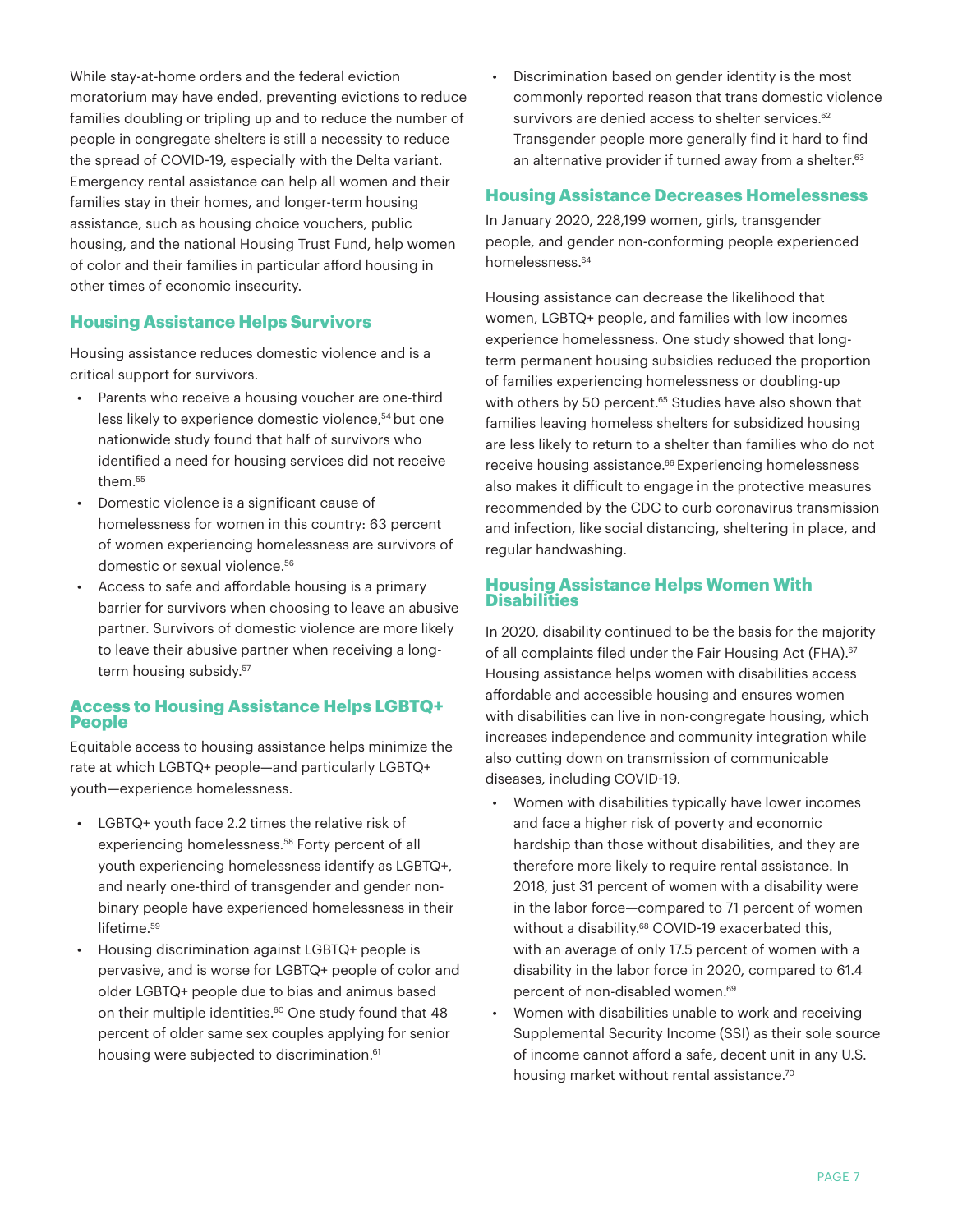• One study found that public housing and privatelyowned subsidized rental units were 2.5 times more likely to be liveable for people with mobility issues than owner-occupied units.71

### **Housing Assistance Helps Women With Children**

Children's HealthWatch research shows that housing insecurity places young children at a higher risk of health and developmental issues, and their mothers are more likely to have physical and mental health issues.<sup>72</sup> These health outcomes impact individuals, families, communities and society as a whole. Researchers estimate that, without effective interventions, housing instability will lead to at least \$111 billion over a decade in avoidable health care and education costs.73 Providing funding, such as tenant-based vouchers, to give families with children the choice to move to neighborhoods with low poverty levels can increase children's health, education, and employment outcomes.<sup>74</sup>

# **Discrimination in Housing Further Limits Housing Options for Women and Their Families**

Housing's impact on all aspects of the lives of women and girls makes fair access to safe, accessible, and affordable housing critical. Passed in 1968 shortly after Rev. Dr. Martin Luther King, Jr. was assassinated, the FHA prohibits discrimination in housing and housing-related services on the basis of race, color, national origin, religion, sex, familial status, and disability. The FHA also imposes a duty on all federal agencies and their funding recipients to affirmatively further fair housing, including working to undo segregated neighborhoods, which government policies created and have perpetuated, and to overcome barriers to fair housing for the protected classes under the FHA. While the FHA has played a critical role in helping more people access fair housing, much work remains.

For example, sexual harassment in housing—such as a landlord asking a tenant to engage in sexual conduct as a condition of obtaining or maintaining housing—though illegal, is a widespread and underreported problem. Women often either have no other affordable options or would be required to list their current landlord as a reference for a new landlord.75 Complaints of sex harassment have increased over the year, and the National Fair Housing Alliance reported "a 13 percent increase in sexual

harassment complaints" from people financially impacted by COVID and whose landlords "[sought] sexual favors in exchange for rent."76

Policies and practices that have discriminatory impacts ("disparate impacts") also make it harder for women facing multiple forms of discrimination to obtain or maintain housing.

- **• Women of color:** City zoning laws limiting the construction of affordable housing, such as multi-family dwellings, often have a disparate impact on people of color.77 Some cities also refuse to build affordable housing units in predominantly white areas, which blocks access for people of color to quality jobs and/ or good schools and perpetuates racial segregation.<sup>78</sup> Redevelopment plans can displace low-income renters, who, depending on the proposed area for redevelopment, may be disproportionately people of color.79 In addition, some landlords engage in practices such as dramatically raising rents, creating new rental criteria, and discontinuing participation in the Section 8 program that can disproportionately displace renters of color.<sup>80</sup> Furthermore, several lending policies and algorithmic models can lead to costlier loans for people of color, making it harder for women of color to become homeowners and perpetuating the racial wealth gap.<sup>81</sup>
- **• Pregnant people and families with children:** Policies that impose overly restrictive occupancy requirements disproportionately harm families with children, and often have the harshest consequences for women of color with low incomes. Landlords who implement these policies can issue vacate notices to pregnant people or parents who do not have a separate bedroom for their infant.<sup>82</sup> These policies have a disparate impact on pregnant Black and Latina women because they are disproportionately represented in poorly-paid jobs and likely cannot afford to rent an apartment with an additional bedroom for their infant.<sup>83</sup>
- **• Survivors:** Housing discrimination against domestic violence survivors is a significant fair housing issue. Cities across the United States enforce nuisance and crime-free ordinances that encourage or require landlords to punish tenants when alleged nuisance conduct (including assault, harassment, stalking, and disorderly conduct) or a certain number of calls for police occur at a property. Because these ordinances do not provide exceptions to emergency service calls made as a result of domestic abuse, women experiencing domestic violence often must make a choice between seeking safety or remaining housed.<sup>84</sup>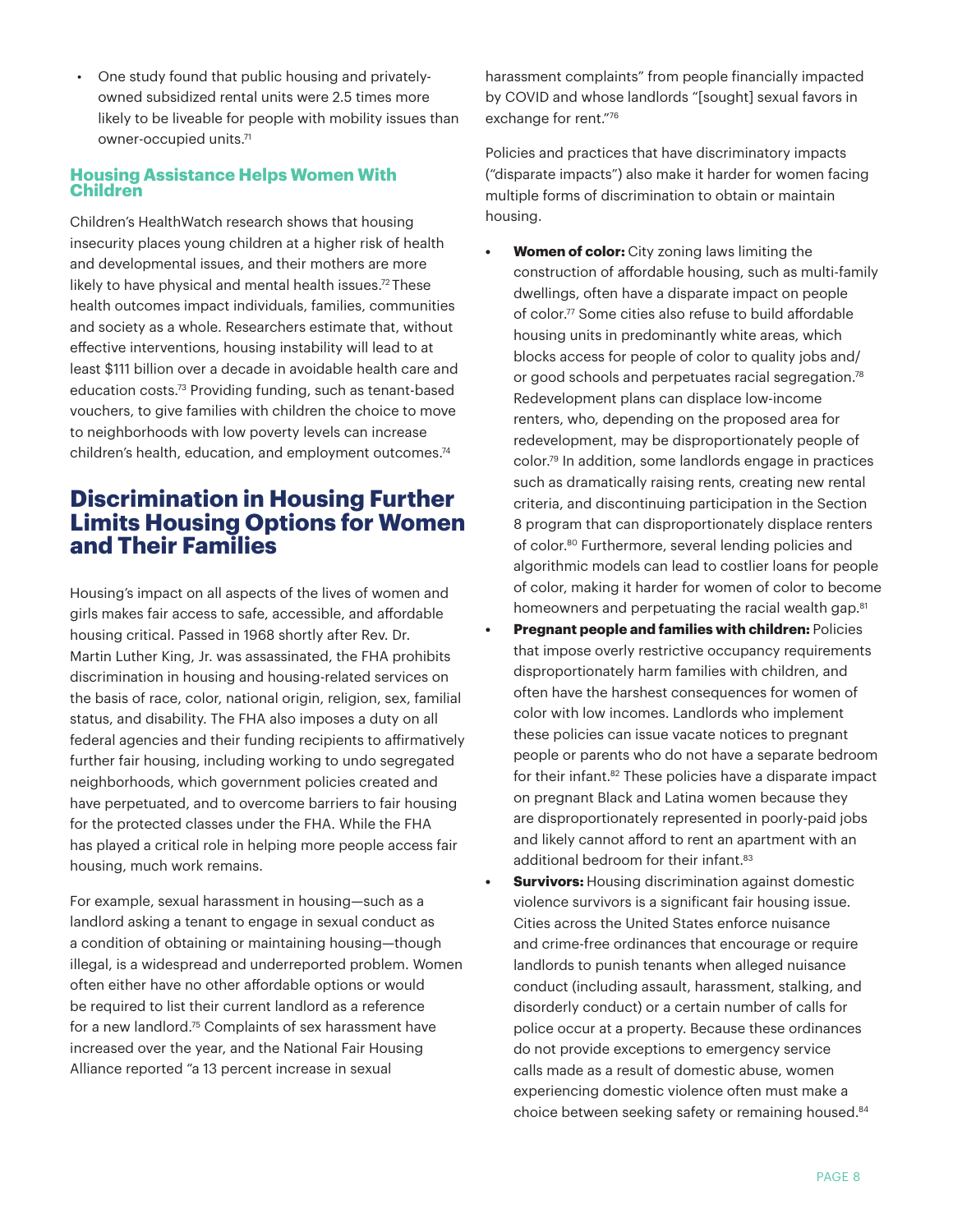Domestic violence survivors can also face obstacles from property owners and housing providers when they request emergency transfers within housing units to escape their abusers and are denied.<sup>85</sup>

- **• Households headed by women:** Some lenders create and implement policies against originating loans under \$100,000. This restricts homeownership access and has a disparate impact on households headed by women, who are more likely to have lower incomes and thus lower loan amounts. Landlords in the private market may also refuse to accept housing vouchers, a practice that has a disproportionate impact on households headed by women, who make up 83 percent of all housing choice voucher participants.<sup>86</sup>
- **• Women with a conviction record:** Women who have been involved with the criminal or juvenile legal system face tremendous barriers to successfully reintegrating into their communities, including profound housing insecurity. As a result, these women—who, because of racism in the criminal legal system, are disproportionately Black or Latina—are at an increased risk of homelessness and recidivism.87 Overly broad tenant screening policies and "one strike" or "no fault" eviction policies can create *de facto* bans on people with a conviction history from accessing safe, stable housing.
- **• Immigrant women:** While the availability of housing benefits for immigrant women can depend on their immigration status, low-income immigrant women may avoid applying for assistance out of fear it will affect their future immigration status. A recent report from Urban Institute revealed that over one in ten low-income immigrant families avoided applying for emergency rental assistance in 2020 for this reason.<sup>88</sup>

## **Trump Administration Rulemakings Threatened Safe, Accessible, and Affordable Housing for Women, Children, and Families**

The Trump administration repeatedly attacked fair access to housing. Under the Trump administration, HUD sought to undermine two critical aspects of the FHA—the ability to challenge housing policies and practices with discriminatory effects<sup>89</sup> and the requirement for HUD grantees to affirmatively further fair housing for people of color, women, LGBTQ+ people, people with disabilities, and other protected classes under the FHA.90 The Biden administration is working to restore these critical fair housing tools.<sup>91</sup> The

Trump administration also attacked access to housing for immigrants through a Department of Homeland Security (DHS) public charge rulemaking92 and HUD mixed-status families rulemaking,<sup>93</sup> and threatened a rule to discriminate against transgender and gender nonconforming people seeking access to shelter.<sup>94</sup> Thankfully, these proposals were ultimately stopped.95

# **Recommendations**

Meaningfully and purposefully addressing gender and racial disparities in housing will also help alleviate inequities in wealth, education, health, and more. Large-scale, sustained investments and reforms are necessary to begin addressing the lasting legacy of racist and sexist policies and historical disinvestment, and to ensure all people have a safe, affordable place to call home. These investments and reforms include:

- **• Continuing to roll back harmful administrative actions.** This includes reinstating the Obama administration's Affirmatively Furthering Fair Housing and Disparate Impact rules.
- **• Continuing and improving emergency relief in response to the COVID-19 crisis.** Congress has provided nearly \$85 billion in housing relief through several COVID relief packages, including over \$50 billion in emergency rental and utility assistance.<sup>96</sup> This funding should go far in helping renters and homeowners catch up on payments. Congress must continue to track back rent and mortgage payments.<sup>97</sup> States and localities must also simplify applications and remove barriers to emergency rental assistance. This can include eliminating photo ID requirements that can especially harm people of color, people with low incomes, and trans and non-binary people; implementing self-attestation to remove burdensome documentation requirements; providing assistance directly to tenants; and using administrative funds to hire more staff to process applications more quickly.
- **• Increasing funding for housing assistance so every woman, child, and family can access safe, accessible, and affordable housing.** This includes fully funding Section 8 housing choice vouchers so every eligible family can get the assistance needed to pay their rent; providing \$70 billion in funding for public housing to maintain existing units; providing at least \$45 billion for the national Housing Trust Fund to increase the stock of affordable and accessible housing, including \$26 billion to help states and localities convert and maintain hotels, motels, and other non-traditional properties into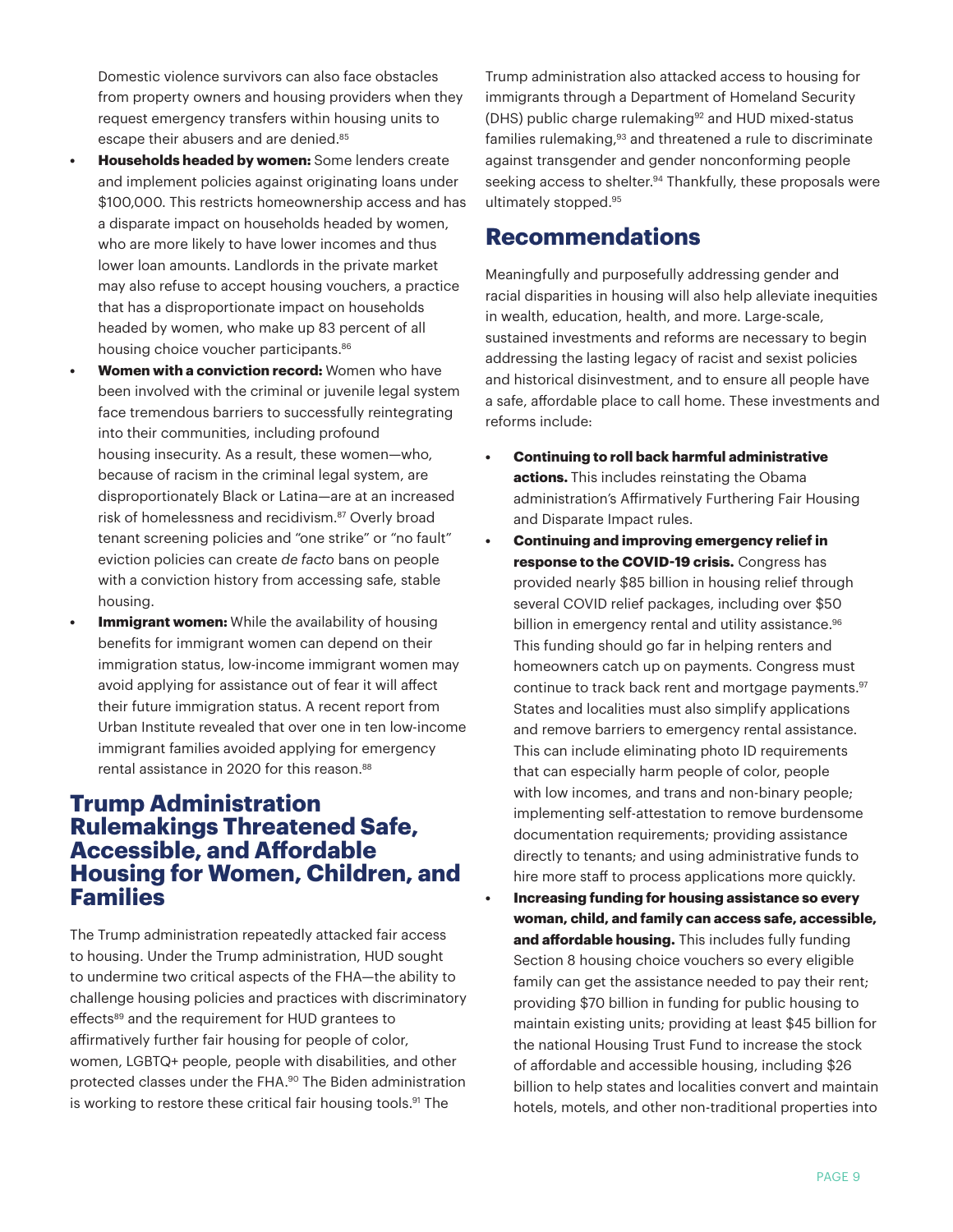permanent, supportive housing for people experiencing homelessness; providing significant investments in resources to prevent homelessness and respond to the needs of people experiencing homelessness; providing at least \$20 million in funding for emergency transfer vouchers for VAWA survivors; and providing dedicated funding for a cross-agency collaboration on housing for survivors.

- **• Creating a permanent National Housing Stabilization Fund (NHSF) to keep families stably housed after experiencing a financial shock.** The COVID-19 pandemic and resulting "she-cession" only exacerbated the eviction crisis that already existed. A permanent NHSF would provide short-term financial assistance and stability services to help women and families with low incomes overcome a sudden financial shock that jeopardizes their ability to remain stably housed.
- **• Creating a refundable renter's tax credit for individuals.** A refundable tax credit will help make housing more affordable for families who do not qualify for HUD assistance but who are not paid enough to reasonably afford fair market rent.
- **• Mitigating evictions and their subsequent impact to protect tenants from unfair eviction screening policies that disproportionately impact women of color.** This could include funding eviction diversion programs, ensuring the right to counsel for tenants facing eviction, excluding eviction records of cases dismissed or decided in the tenant's favor, and prohibiting the denial of housing on the basis of COVIDrelated evictions.
- **• Strengthening the FHA.** As noted above, the FHA laid the foundation to confront housing discrimination in the United States, but it should be strengthened to combat more instances of discrimination. For example, Congress could amend the FHA to add survivor status and source of income as protected classes. Congress could make HUD's application of the *Bostock* rationale to the FHA more concrete by amending the FHA to more explicitly add sexual orientation and gender identity as protected classes. In addition, protections against sexual harassment in housing could be strengthened, funding for testing to detect discrimination under the FHA can be increased, and policy makers can institute changes to improve fair housing access for people with disabilities and formerly incarcerated people.
- **• Increasing homeownership opportunities, particularly for women of color.** This could include rent-to-own programs, a first-time, first-generation

homeowner down payment assistance program or refundable tax credit, and strengthening the Equal Credit Opportunity Act through stronger enforcement against discriminatory lending practices.

**• Improve housing for home-based child care providers.** Conduct outreach to HBCC providers on housing assistance that may be available to them. Create and improve federal and state policies to ensure there are no unnecessary obstacles to child care providers caring for children in their own homes, and to make it easier for them to offer safe and stable care environments.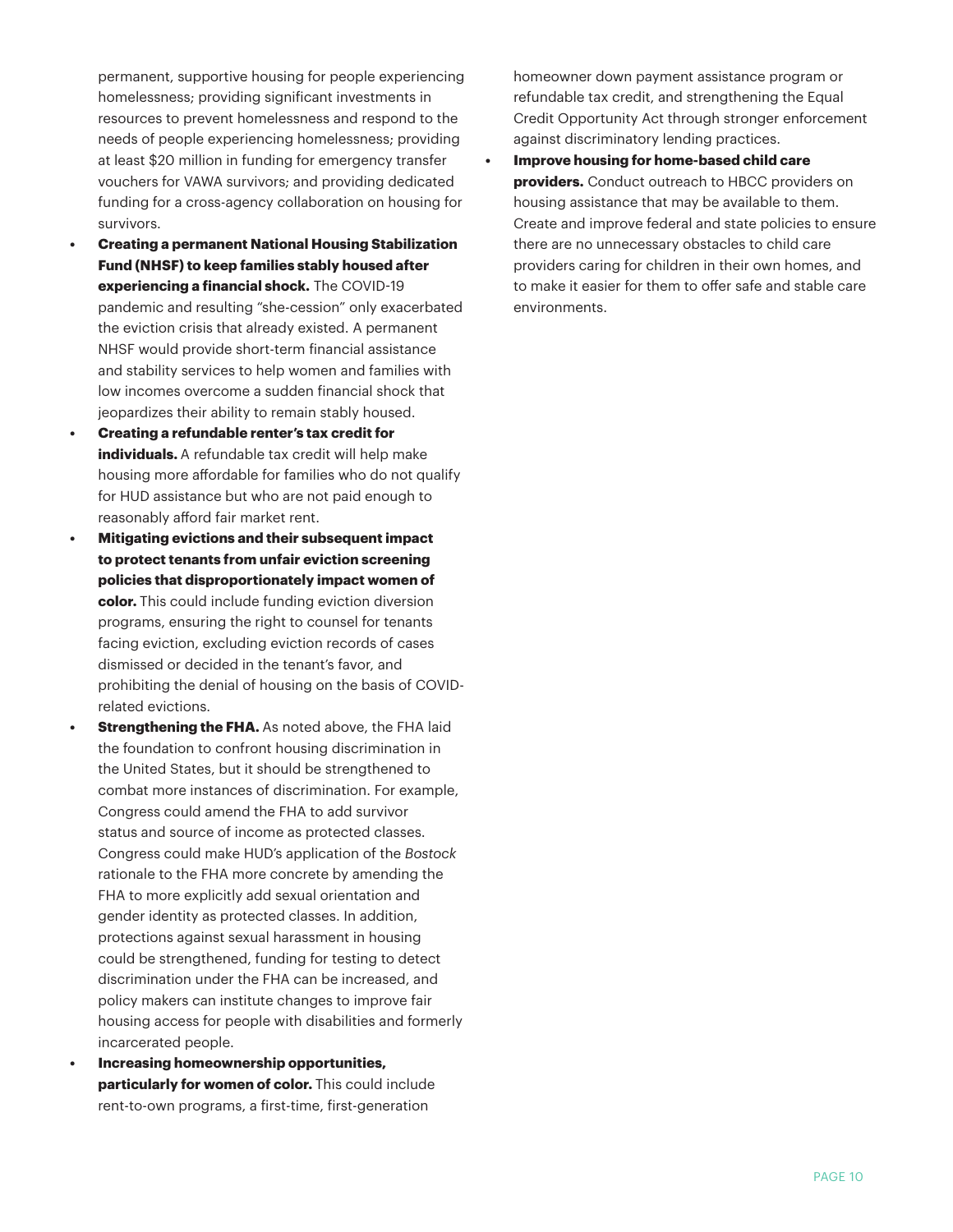- **1** Audrey Andrews, *The Coronavirus Recession is a "She-cession*," Ms. (May 15, 2020), [https://msmagazine.com/2020/05/15/covid19-women-unemployment](https://msmagazine.com/2020/05/15/covid19-women-unemployment-economy-coronavirus-recession-is-a-she-cession/)[economy-coronavirus-recession-is-a-she-cession/.](https://msmagazine.com/2020/05/15/covid19-women-unemployment-economy-coronavirus-recession-is-a-she-cession/)
- **2** Nat'l Women's L. Ctr., *COVID-19 Jobs Day Reports* (last visited November 10, 2021) [hereinafter *COVID-19 Jobs Day Reports*].
- **3** Jasmine Tucker, Nat'l Women's L. Ctr., *Men Gained 220,000 Jobs in September While Women Lost 26,000*, at 1 (Oct. 2021), [https://nwlc.org/resources/men](https://nwlc.org/resources/men-gained-220000-jobs-in-september-while-women-lost-26000/)[gained-220000-jobs-in-september-while-women-lost-26000/](https://nwlc.org/resources/men-gained-220000-jobs-in-september-while-women-lost-26000/).
- **4** *Id*. at 2. In February 2020, before the pandemic, the unemployment rate was 4.8 percent for Black women, 4.9 percent for Latinas, and 7.4 percent for women with disabilities. *Id*. This compares to an unemployment rate of 3.3 percent for men and 2.9 percent for white men. Bureau of Lab. Stats., *Labor*  Force Statistics from the Current Population Survey: (Seas) Unemployment Rate - 20 yrs. & over, Men, https://beta.bls.gov/dataViewer/view/timeseries/ [LNS14000025](https://beta.bls.gov/dataViewer/view/timeseries/ LNS14000025) (last visited Oct. 12, 2021); Bureau of Lab. Stats., *Labor Force Statistics from the Current Population Survey: (Seas) Unemployment Rate – 20 yrs. & over, White Men*, [https://beta.bls.gov/dataViewer/view/timeseries/LNS14000028 \(](https://beta.bls.gov/dataViewer/view/timeseries/LNS14000028 )last visited Oct. 12, 2021); *see also COVID-19 Jobs Day Reports* (providing monthly fact sheets on Jobs Data during the pandemic).
- **5** Nat'l Women's L. Ctr. calculations using Bureau of Lab. Stats., *Table A-1. Employment status of the civilian population by sex and age*, [https://www.bls.gov/](https://www.bls.gov/news.release/empsit.t01.htm) [news.release/empsit.t01.htm](https://www.bls.gov/news.release/empsit.t01.htm) (last visited Oct. 8, 2021). For historical data, see Bureau of Lab. Stats., Household Data: *Table A-1. Employment status of the civilian population by sex and age*,<https://www.bls.gov/webapps/legacy/cpsatab1.htm> (last visited Oct. 19, 2021). Figures are seasonally adjusted and capture women and men ages 20 and over.
- **6** Tucker, *supra* note 3, at 1.
- **7** Nat'l Women's L. Ctr., NWLC Analysis of U.S. Census Bureau COVID-19 Household Pulse Surveys, [https://nwlc.org/resources/nwlc-analysis-of-u-s-census](https://nwlc.org/resources/nwlc-analysis-of-u-s-census-bureau-covid-19-household-pulse-surveys/)[bureau-covid-19-household-pulse-surveys/](https://nwlc.org/resources/nwlc-analysis-of-u-s-census-bureau-covid-19-household-pulse-surveys/) (last visited Sept. 10, 2021) [hereinafter NWLC Analysis of Census Pulse Surveys].
- **8** Legal Servs. Corp., *The Eviction Crisis Is Already Here and It's Crushing Black Moms* (July 27, 2020), [https://www.lsc.gov/media-center/blog/2020/07/27/](https://www.lsc.gov/media-center/blog/2020/07/27/eviction-crisis-already-here-and-its-crushing-black-moms) [eviction-crisis-already-here-and-its-crushing-black-moms.](https://www.lsc.gov/media-center/blog/2020/07/27/eviction-crisis-already-here-and-its-crushing-black-moms)
- **9** Nat'l Women's L. Ctr., *NWLC Resources on Poverty, Income, and Health Insurance in 2020*, [https://nwlc.org/resources/nwlc-resources-on-poverty-income](https://nwlc.org/resources/nwlc-resources-on-poverty-income-and-health-insurance-in-2020/)[and-health-insurance-in-2020/](https://nwlc.org/resources/nwlc-resources-on-poverty-income-and-health-insurance-in-2020/) (last visited Sept. 30, 2021). The Census Bureau has not released wage gap data for Native American or Native Hawaiian and other Pacific Islander women. In addition, because wage gaps capture full-time, year-round workers, the most recent data released cannot fully capture what happened to wages in 2020. It is not possible to compare this year's data to previous years because it fails to account for the massive job losses workers, and especially low-paid workers, experienced in 2020.
- **10** Jasmine Tucker & Julie Vogtman, Nat'l Women's L. Ctr., *When Hard Work Is Not Enough: Women in Low-Paid Jobs* 3 (Apr. 2020), [https://nwlc](https://nwlc-ciw49tixgw5lbab.stackpathdns.com/wp-content/uploads/2020/04/Women-in-Low-Paid-Jobs-report_pp04-FINAL-4.2.pdf)[ciw49tixgw5lbab.stackpathdns.com/wp-content/uploads/2020/04/Women-in-Low-Paid-Jobs-report\\_pp04-FINAL-4.2.pdf](https://nwlc-ciw49tixgw5lbab.stackpathdns.com/wp-content/uploads/2020/04/Women-in-Low-Paid-Jobs-report_pp04-FINAL-4.2.pdf).
- **11** Nat'l Women's L. Ctr., NWLC Resources on Poverty, Income, and Health Insurance in 2020, [https://nwlc.org/resources/nwlc-resources-on-poverty-income](https://nwlc.org/resources/nwlc-resources-on-poverty-income-and-health-insurance-in-2020)[and-health-insurance-in-2020](https://nwlc.org/resources/nwlc-resources-on-poverty-income-and-health-insurance-in-2020) (last visited Sept. 30, 2021)..

**12** *Id*.

```
13 Id.
```
**14** Women's L. Ctr., *The Wage Gap: The Who, How, Why, and What to Do* 3 (Sept. 24, 2021), [https://nwlc.org/resources/the-wage-gap-the-who-how-why-and](https://nwlc.org/resources/the-wage-gap-the-who-how-why-and-what-to-do/)[what-to-do/.](https://nwlc.org/resources/the-wage-gap-the-who-how-why-and-what-to-do/)

**15** *Id.* 

**16**Andrew Aurand, Dan Emmanuel, Ikra Rafi, Dan Threet & Diane Yentel, Nat'l Low Income Hous. Coal., Out of Reach: *The High Cost of Housing*, 2 (2021), [https://nlihc.org/sites/default/files/oor/2021/Out-of-Reach\\_2021.pdf](https://nlihc.org/sites/default/files/oor/2021/Out-of-Reach_2021.pdf ) *[hereinafter Out of Reach*].

- **18** Andrew Aurand, Dan Emmanuel, Ikra Rafi, Dan Threet & Diane Yentel, Nat'l Low Income Hous. Coal., *Out of Reach: The High Cost of Housing*, v (2021), [https://](https://nlihc.org/sites/default/files/oor/2021/Out-of-Reach_2021.pdf ) [nlihc.org/sites/default/files/oor/2021/Out-of-Reach\\_2021.pdf \[](https://nlihc.org/sites/default/files/oor/2021/Out-of-Reach_2021.pdf )hereinafter *Out of Reach*].
- **19***The Gap*, *supra* note 16, at 16.
- **20** Nat'l Women's L. Ctr., Comment Letter in Response to Request for Information from Taskforce on Federal Consumer Financial Law, Docket No. CFPB-2020- 0013, 2 (June 1, 2020)[, https://nwlc.org/resources/nwlc-comments-to-the-consumer-financial-protection-bureau-on-disparate-impact/]( https://nwlc.org/resources/nwlc-comments-to-the-consumer-financial-protection-bureau-on-disparate-impact/).
- **21** Mariko Chang, Asset Funders Network, *Women and Wealth: Insights for Grantmakers* 5 (2015), [https://assetfunders.org/wp-content/uploads/Women\\_Wealth\\_-](https://assetfunders.org/wp-content/uploads/Women_Wealth_-Insights_Grantmakers_brief_15.pdf) [Insights\\_Grantmakers\\_brief\\_15.pdf.](https://assetfunders.org/wp-content/uploads/Women_Wealth_-Insights_Grantmakers_brief_15.pdf)
- **22** Jesse Bricker et al., Fed. Reserve, *Changes in U.S. Family Finances from 2013 to 2016: Evidence from the Survey of Consumer Finances*, Fed. Rsrv. Bull., (Sept. 2017),<https://www.federalreserve.gov/publications/files/scf17.pdf>.
- **23** William Darity Jr., Darrick Hamilton, Mark Paul, Alan Aja, Anne Price, Antonio Moore & Caterina Chiopris, Samuel DuBois Cook Ctr. on Social Equity & Insight Ctr. for Cmty. Econ. Dev., *What We Get Wrong About Closing the Racial Wealth Gap* 8 (Apr. 2018), [https://socialequity.duke.edu/sites/socialequity.duke.edu/](https://socialequity.duke.edu/sites/socialequity.duke.edu/files/site-images/FINAL%20COMPLETE%20REPORT_.pdf) [files/site-images/FINAL%20COMPLETE%20REPORT\\_.pdf.](https://socialequity.duke.edu/sites/socialequity.duke.edu/files/site-images/FINAL%20COMPLETE%20REPORT_.pdf)
- **24** Chang, *supra* note 21, at 6.
- **25** Nat'l Women's L. Ctr., Comment Letter in Response to HUD's Implementation of the Fair Housing Act's Disparate Impact Standard, HUD Docket No. FR-6111-P-02 (Oct. 18, 2019), [https://nwlc.org/resources/nwlc-comments-to-the-u-s-department-of-housing-and-urban-development-on-disparate-impact/](https://nwlc.org/resources/nwlc-comments-to-the-u-s-department-of-housing-and-urban-development-on-disparate-impact/ )  [hereinafter Disparate Impact].
- **26** Charlotte Bruce, Allison Bovell-Ammon, Stephanie Ettinger de Cuba, Richard Sheward, Deborah A. Frank & Megan Sandel, Eviction: *A Preventable Cause of Adverse Child and Family Health*, Children's HealthWatch 2 (Sept. 2021),<https://childrenshealthwatch.org/wp-content/uploads/Evictions-and-health-brief-v3>. pdf.
- **27**Allison Bovell-Ammon, Charlotte Bruce, Stephanie Ettinger de Cuba, Richard Sheward, Deborah Frank & Megan Sandel, Children's HealthWatch, *Closing the*  Housing Opportunity Gap: Investing in Housing Vouchers Improves Neighborhoods and Health 1 (Sept. 2021), [https://childrenshealthwatch.org/wp-content/](https://childrenshealthwatch.org/wp-content/uploads/CHW-homelessness-vouchers-brief-v2.pdf) [uploads/CHW-homelessness-vouchers-brief-v2.pdf.](https://childrenshealthwatch.org/wp-content/uploads/CHW-homelessness-vouchers-brief-v2.pdf)
- **28** Ctr. on Developing Child, *InBrief: The Science of Early Childhood Development* (2007), [https://developingchild.harvard.edu/resources/inbrief-science-of](https://developingchild.harvard.edu/resources/inbrief-science-of-ecd/)[ecd/](https://developingchild.harvard.edu/resources/inbrief-science-of-ecd/).

**<sup>17</sup>** *Id*. at 5.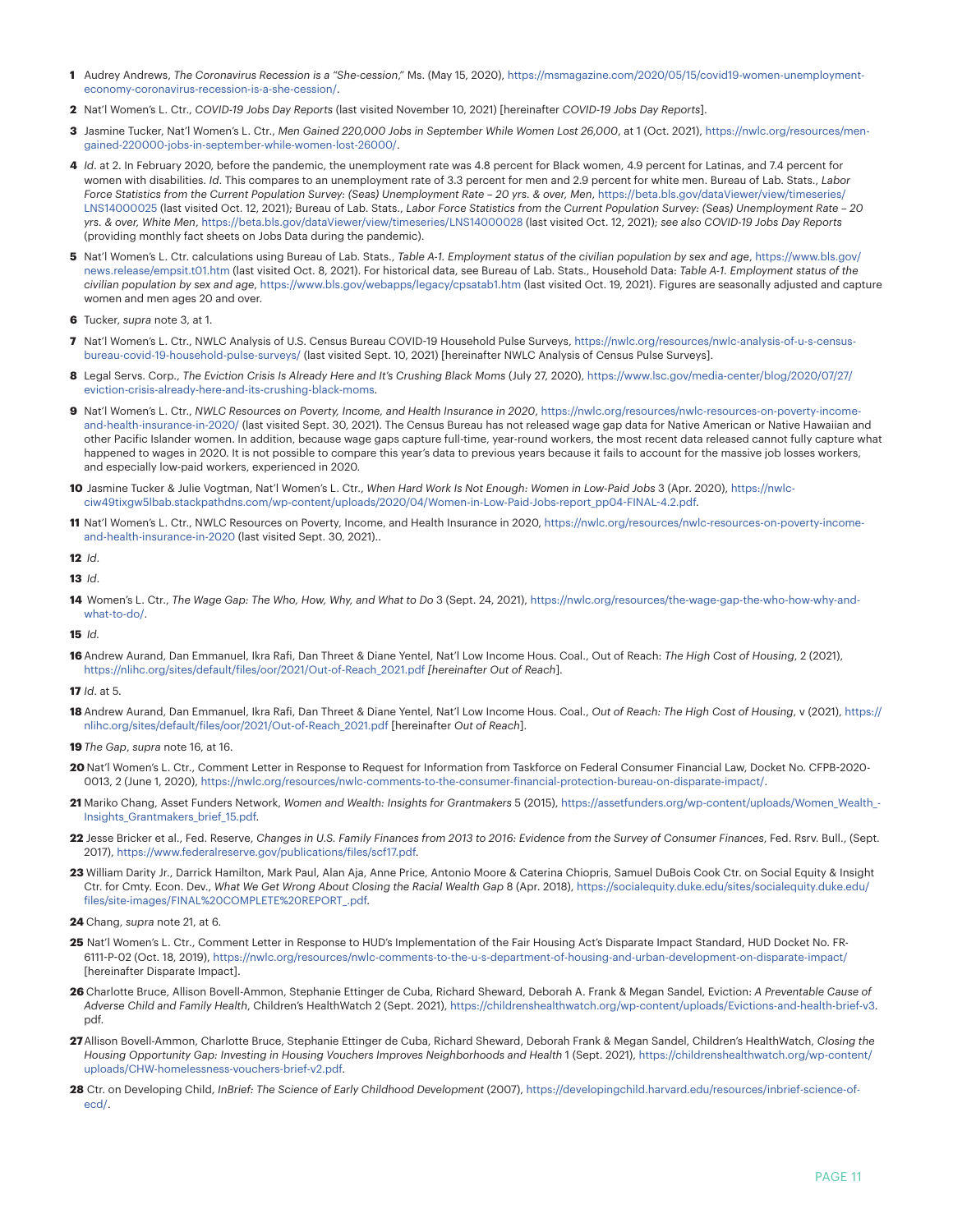- **29** Sam Khater, FreddieMac, *Family Budget Burdens Squeezing Housing: Child Care Costs* 2 (Dec. 2019), [https://www.freddiemac.com/fmac-resources/](http://www.freddiemac.com/fmac-resources/research/pdf/201911-Insight-12.pdf) [research/pdf/201911-Insight-12.pdf.](http://www.freddiemac.com/fmac-resources/research/pdf/201911-Insight-12.pdf)
- **30** Child Care Aware, *The US and the High Price of Child Care* 3-4 (2019), [https://cdn2.hubspot.net/hubfs/3957809/2019%20Price%20of%20Care%20State%20](https://cdn2.hubspot.net/hubfs/3957809/2019%20Price%20of%20Care%20State%20Sheets/Final-TheUSandtheHighPriceofChildCare-Appendices.pdf) [Sheets/Final-TheUSandtheHighPriceofChildCare-Appendices.pdf.](https://cdn2.hubspot.net/hubfs/3957809/2019%20Price%20of%20Care%20State%20Sheets/Final-TheUSandtheHighPriceofChildCare-Appendices.pdf)
- **31** Rasheed Malik, Ctr. for Am. Progress, *Working Families Are Spending Big Money on Child Care*, (June 20, 2019, 10:01 am), [https://www.americanprogress.org/](https://www.americanprogress.org/issues/early-childhood/reports/2019/06/20/471141/working-families-spending-big-money-child-care/) [issues/early-childhood/reports/2019/06/20/471141/working-families-spending-big-money-child-care/](https://www.americanprogress.org/issues/early-childhood/reports/2019/06/20/471141/working-families-spending-big-money-child-care/).
- **32** Nina Chien, U.S. Dep't Health & Human Servs., *Estimates of Child Care Eligibility & Receipt for Fiscal Year 2017*, at 1 (Nov. 2020), [https://aspe.hhs.gov/sites/](https://aspe.hhs.gov/sites/default/files/private/pdf/264341/CY2017-Child-Care-Subsidy-Eligibility.pdf) [default/files/private/pdf/264341/CY2017-Child-Care-Subsidy-Eligibility.pdf](https://aspe.hhs.gov/sites/default/files/private/pdf/264341/CY2017-Child-Care-Subsidy-Eligibility.pdf).
- **33** Sonya Acosta & Erik Gartland, Ctr. on Budget & Pol'y Priorities, *Families Wait Years for Housing Vouchers Due to Inadequate Funding* (July 22, 2021), [https://](https://www.cbpp.org/research/housing/families-wait-years-for-housing-vouchers-due-to-inadequate-funding) [www.cbpp.org/research/housing/families-wait-years-for-housing-vouchers-due-to-inadequate-funding](https://www.cbpp.org/research/housing/families-wait-years-for-housing-vouchers-due-to-inadequate-funding).
- **34** Amy Yamashiro & John McLaughin, U.S. Dep't Educ., *Early Childhood Homelessness State Profiles* 64 (2021), [https://www2.ed.gov/rschstat/eval/disadv/](https://www2.ed.gov/rschstat/eval/disadv/homeless/early-childhood-homelessness-state-profiles-2021.pdf) [homeless/early-childhood-homelessness-state-profiles-2021.pdf.](https://www2.ed.gov/rschstat/eval/disadv/homeless/early-childhood-homelessness-state-profiles-2021.pdf)
- **35** Sara Shaw, Zero to Three, *Current Data on Infants and Toddlers Experiencing Homelessness* (2020), [https://www.zerotothree.org/resources/3394-current](https://www.zerotothree.org/resources/3394-current-data-on-infants-and-toddlers-experiencing-homelessness)[data-on-infants-and-toddlers-experiencing-homelessness;](https://www.zerotothree.org/resources/3394-current-data-on-infants-and-toddlers-experiencing-homelessness) Yamashiro & McLaughlin, *supra* note 34.
- **36** Marcy Whitebook, Deborah Phillips & Carolee Howes, Ctr. for the Study of Child Care Emp., *Worthy Work, STILL Unlivable Wages: The Early Childhood Workforce 25 Years after the National Child Care Staffing Study* 45 (2014), [https://cscce.berkeley.edu/wp-content/uploads/2014/ReportFINAL.pdf.](https://cscce.berkeley.edu/wp-content/uploads/2014/ReportFINAL.pdf)
- **37** Chrishana M. Lloyd, Maggie C. Kane, Deborah Seok & Claudia Vega, Child Trends, *Examining the Feasibility of Using Home Visiting Models to Support Home-Based Child Care Providers* (Sept. 20, 2019), [\(https://www.childtrends.org/publications/examining-the-feasibility-of-using-home-visiting-models-to](https://www.childtrends.org/publications/examining-the-feasibility-of-using-home-visiting-models-to-support-home-based-child-care-providers)[support-home-based-child-care-providers](https://www.childtrends.org/publications/examining-the-feasibility-of-using-home-visiting-models-to-support-home-based-child-care-providers); Home Grown, Home-Based Child Care Fact Sheet (Dec. 2020), [https://homegrownchildcare.org/wp-content/](https://homegrownchildcare.org/wp-content/uploads/2020/12/HomeGrown_Child-Care-Fact-Sheet_final.pdf) [uploads/2020/12/HomeGrown\\_Child-Care-Fact-Sheet\\_final.pdf](https://homegrownchildcare.org/wp-content/uploads/2020/12/HomeGrown_Child-Care-Fact-Sheet_final.pdf) [hereinafter *Home-Based Child Care*].
- **38** All Our Kin, *Creating the Conditions for Family Child Care to Thrive: Strategies for Increasing the Supply, Quality, and Sustainability of Family Child Care in States and Communities* 32 (Oct. 2019), [https://allourkin.org/files/galleries/Family\\_Child\\_Care\\_to\\_Thrive.pdf.](https://allourkin.org/files/galleries/Family_Child_Care_to_Thrive.pdf)

**39** *Id*.

- **40** Kyra Miller & Karen Schulman, Nat'l Women's L. Ctr., *Sustaining Family, Friend, and Neighbor Child Care During and After COVID-19: Survey Findings* 2 (Mar. 2021),<https://nwlc.org/resources/sustaining-family-friend-and-neighbor-child-care-during-and-after-covid-19-survey-findings/>.
- **41** *Home-Based Child Care*, *supra* note 37; Home Grown, *Comprehensive Services in Home-Based Child Care Networks: Meeting the Diverse Needs of Children and Families* 6 (2020), [https://homegrownchildcare.org/wp-content/uploads/2020/08/Comprehensive-Services-in-Home-Based-Child-Care.pdf.](https://homegrownchildcare.org/wp-content/uploads/2020/08/Comprehensive-Services-in-Home-Based-Child-Care.pdf)
- **42** Linda Smith & Kathlyn McHenry, Bipartisan Pol'y Ctr., *The PPP Doesn't Work for Our Nation's Most Essential Small Businesses: Child Care* (June 2, 2020), [https://bipartisanpolicy.org/blog/the-ppp-doesnt-work-for-our-nations-most-essential-small-businesses-child-care/.](https://bipartisanpolicy.org/blog/the-ppp-doesnt-work-for-our-nations-most-essential-small-businesses-child-care/)
- **43** *Id*.; Nat'l Women's Law Ctr., Comment Letter in Response to HUD's Proposed Rule on Affirmatively Furthering Fair Housing, Docket No. FR 6123-P-02 (Mar. 16, 2020), [https://nwlc.org/resources/nwlc-comments-to-the-u-s-department-of-housing-and-urban-development-on-affirmatively-furthering-fair-housing/](https://nwlc.org/resources/nwlc-comments-to-the-u-s-department-of-housing-and-urban-development-on-affirmatively-furthering-fair-housing/ )  [hereinafter Affirmatively Furthering Fair Housing].
- **44** Jason M. Fletcher, Tatiana Andreyeva & Susan H. Busch, *Assessing the Effect of Increasing Housing Costs on Food Insecurity* (Sept. 9, 2009), [https://papers.](https://papers.ssrn.com/sol3/papers.cfm?abstract_id=1503043) [ssrn.com/sol3/papers.cfm?abstract\\_id=1503043.](https://papers.ssrn.com/sol3/papers.cfm?abstract_id=1503043) Joint Ctr. for Hous. Stud. of Harvard Univ., *The State of the Nation's Housing 2018*, at 30, 32 (2018), [https://](https://www.jchs.harvard.edu/sites/default/files/Harvard_JCHS_State_of_the_Nations_Housing_2018.pdf) [www.jchs.harvard.edu/sites/default/files/Harvard\\_JCHS\\_State\\_of\\_the\\_Nations\\_Housing\\_2018.pdf.](https://www.jchs.harvard.edu/sites/default/files/Harvard_JCHS_State_of_the_Nations_Housing_2018.pdf)
- **45** Affirmatively Furthering Fair Housing, *supra* note 43.
- **46** Bureau of Lab. Stat., *Table 1.* Employment status of the civilian noninstitutional population by disability status and selected characteristics, 2020 annual averages,<https://www.bls.gov/news.release/disabl.t01.htm>(last updated Feb. 24, 2021).
- **47** *Id.*; Disparate Impact, *supra* note 25.
- **48** U.S. Dep't of Hous. & Urb. Dev., *Assisted Housing: National and Local*, <https://www.huduser.gov/portal/datasets/assthsg.html>(last visited Oct. 12, 2021).
- **49** Ctr. on Budget & Pol'y Priorities, *3 in 4 Low-Income Renters Needing Rental Assistance Do Not Receive It*, [https://www.cbpp.org/three-out-of-four-low](https://www.cbpp.org/three-out-of-four-low-income-at-risk-renters-do-not-receive-federal-rental-assistance )[income-at-risk-renters-do-not-receive-federal-rental-assistance \(](https://www.cbpp.org/three-out-of-four-low-income-at-risk-renters-do-not-receive-federal-rental-assistance )last updated July 2021).
- **50** NLIHC calculations based on 2019 ACS PUMS data.
- **51** NWLC Analysis of Census Pulse Surveys, supra note 7.
- **52** Matthew Desmond, *Poor Black Women are Evicted at Alarming Rates*, *Setting Off a Chain of Hardship*, MacArthur Found., 2 (Mar. 2014), [https://www.](https://www.macfound.org/media/files/HHM_-_Poor_Black_Women_Are_Evicted_at_Alarming_Rates.pdf) [macfound.org/media/files/HHM\\_-\\_Poor\\_Black\\_Women\\_Are\\_Evicted\\_at\\_Alarming\\_Rates.pdf.](https://www.macfound.org/media/files/HHM_-_Poor_Black_Women_Are_Evicted_at_Alarming_Rates.pdf)
- **53**Jasmine Rangel, Jacob Haas, Emily Lemmerman, Joe Fish & Peter Hepburn, The Eviction Lab, Preliminary Analysis: *11 months of the CDC Moratorium* (Aug. 21, 2021), [https://evictionlab.org/eleven-months-cdc/.](https://evictionlab.org/eleven-months-cdc/)
- **54** Daniel Gubits, Marybeth Shinn, Michelle Wood, Stephen Bell, Samuel Dastrup, Claudia D. Solari, Scott R. Brown, Debi McInnis, Tom McCall & Utsav Kattel, Abt Assocs., Inc., *Family Options Study: 3-Year Impacts of Housing and Services Interventions for Homeless Families*, U.S. Dep't of Hous. & Urb. Dev. Off. of Pol'y Dev. & Rsch., 40 (Oct. 2016), [https://www.huduser.gov/portal/sites/default/files/pdf/Family-Options-Study-Full-Report.pdf.](https://www.huduser.gov/portal/sites/default/files/pdf/Family-Options-Study-Full-Report.pdf)
- **55** Laura L. Rogers, U.S. Dep't of Just., Off. on Violence Against Women, *Transitional Housing Programs and Empowering Survivors of Domestic Violence* (Nov. 1, 2019), [https://www.justice.gov/ovw/blog/transitional-housing-programs-and-empowering-survivors-domestic-violence.](https://www.justice.gov/ovw/blog/transitional-housing-programs-and-empowering-survivors-domestic-violence)
- **56** Nat'l Network to End Domestic Violence, *The Impact of Safe Housing on Survivors of Domestic Violence*, [https://nnedv.org/spotlight\\_on/impact-safe](https://nnedv.org/spotlight_on/impact-safe-housing-survivors/ )[housing-survivors/ \(](https://nnedv.org/spotlight_on/impact-safe-housing-survivors/ )last visited Apr. 14, 2021).

**57***Id*.

- **58** Voices of Youth Count, *Missed Opportunities: LGBTQ Youth Homelessness in America* 7 (Apr. 2018), [https://voicesofyouthcount.org/wp-content/](https://voicesofyouthcount.org/wp-content/uploads/2018/04/VoYC-LGBTQ-Brief-FINAL.pdf) [uploads/2018/04/VoYC-LGBTQ-Brief-FINAL.pdf.](https://voicesofyouthcount.org/wp-content/uploads/2018/04/VoYC-LGBTQ-Brief-FINAL.pdf)
- **59** True Colors United & Nat'l LGBTQ Task Force, *At the Intersections: A Collaborative Resource on LGBTQ Youth Homelessness* 18 (2019), [https://](https://truecolorsunited.org/wp-content/uploads/2019/04/2019-At-the-Intersections-True-Colors-United.pdf) [truecolorsunited.org/wp-content/uploads/2019/04/2019-At-the-Intersections-True-Colors-United.pdf.](https://truecolorsunited.org/wp-content/uploads/2019/04/2019-At-the-Intersections-True-Colors-United.pdf)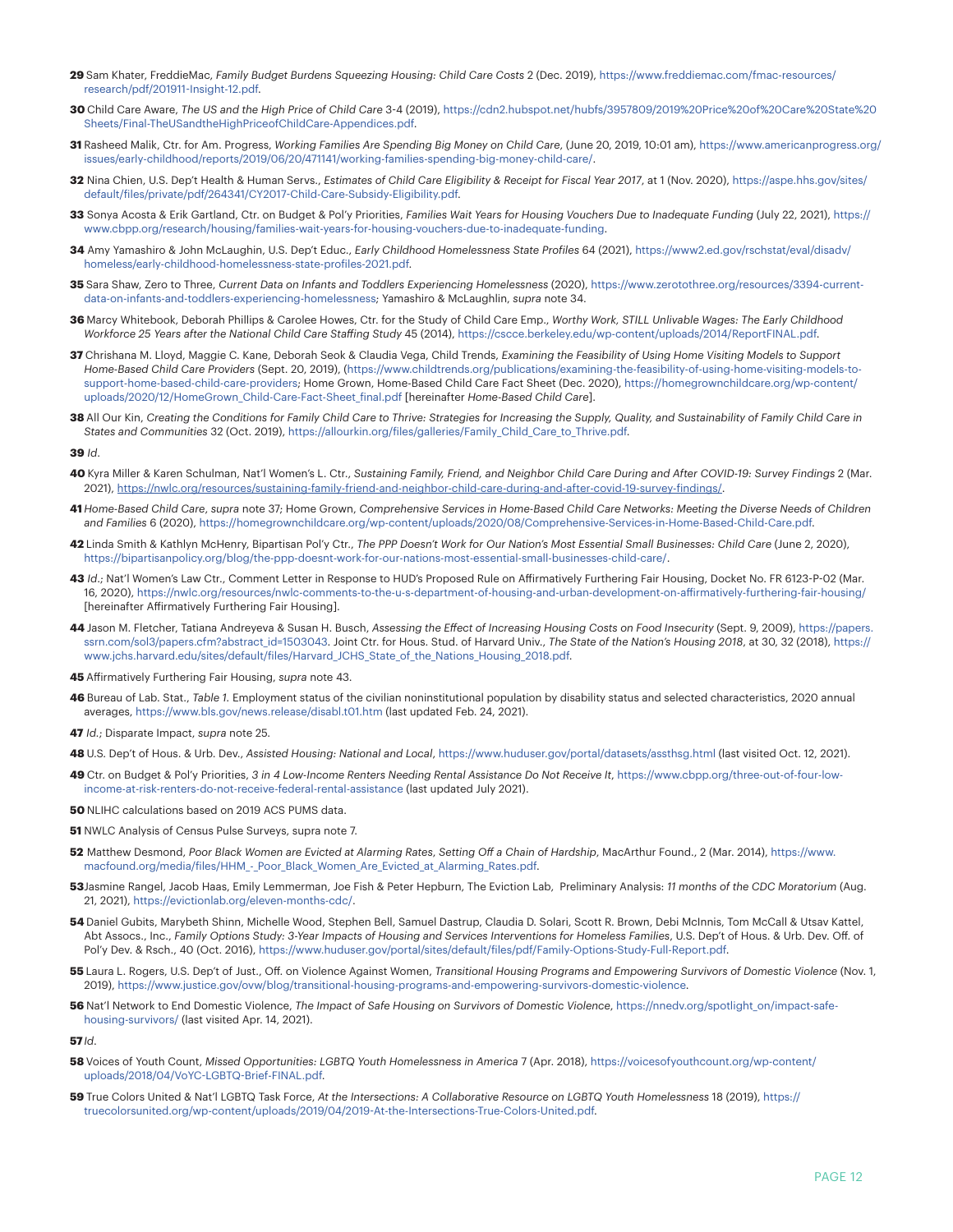- **60** *Intersecting Injustice: A National Call to Action*, Soc. Just. Sexuality Project, Graduate Ctr., City U. New York, 45-46, 51 (Lourdes Ashley Hunter, Ashe McGovern & Carla Sutherland, eds., 2018), [https://static1.squarespace.com/static/5a00c5f2a803bbe2eb0ff14e/t/5aca6f45758d46742a5b](https://static1.squarespace.com/static/5a00c5f2a803bbe2eb0ff14e/t/5aca6f45758d46742a5b8f78/1523216213447/FINAL+PovertyReport_HighRes.pdf) [8f78/1523216213447/FINAL+PovertyReport\\_HighRes.pdf](https://static1.squarespace.com/static/5a00c5f2a803bbe2eb0ff14e/t/5aca6f45758d46742a5b8f78/1523216213447/FINAL+PovertyReport_HighRes.pdf).
- **61** Equal Rts. Ctr., *Opening Doors: An Investigation of Barriers to Senior Housing for Same-Sex Couples* 5 (2014), [https://equalrightscenter.org/wp-content/](https://equalrightscenter.org/wp-content/uploads/senior_housing_report.pdf) [uploads/senior\\_housing\\_report.pdf](https://equalrightscenter.org/wp-content/uploads/senior_housing_report.pdf).
- **62** Emily Waters, Nat'l Coal. of Anti-Violence Programs, *Lesbian, Gay, Bisexual, Transgender, Queer, and HIV-Affected Intimate Partner Violence in 2015*, at 27 (2016), [https://avp.org/wp-content/uploads/2017/04/2015\\_ncavp\\_lgbtqipvreport.pdf.](https://avp.org/wp-content/uploads/2017/04/2015_ncavp_lgbtqipvreport.pdf)
- **63** Sharita Gruberg, Lindsay Mahowald & John Halpin, Ctr. for Am. Progress, *The State of the LGBTQ Community in 2020* (Oct. 6, 2020), [https://www.](https://www.americanprogress.org/issues/lgbtq-rights/reports/2020/10/06/491052/state-lgbtq-community-2020/) [americanprogress.org/issues/lgbtq-rights/reports/2020/10/06/491052/state-lgbtq-community-2020/](https://www.americanprogress.org/issues/lgbtq-rights/reports/2020/10/06/491052/state-lgbtq-community-2020/); Thee Santos, Lindsay Mahowald & Sharita Gruberg, Ctr. for Am. Progress, *The Trump Administration's Latest Attack on Transgender People Facing Homelessness*, (Sept. 3, 2020, 9:01 am), [https://www.](https://www.americanprogress.org/issues/lgbtq-rights/reports/2020/09/03/490004/trump-administrations-latest-attack-transgender-people-facing-homelessness/) [americanprogress.org/issues/lgbtq-rights/reports/2020/09/03/490004/trump-administrations-latest-attack-transgender-people-facing-homelessness/](https://www.americanprogress.org/issues/lgbtq-rights/reports/2020/09/03/490004/trump-administrations-latest-attack-transgender-people-facing-homelessness/).
- **64** Nat'l All. to End Homelessness, *State of Homelessness: 2021 Edition*, [https://endhomelessness.org/homelessness-in-america/homelessness-statistics/state](https://endhomelessness.org/homelessness-in-america/homelessness-statistics/state-of-homelessness-2021/)[of-homelessness-2021/](https://endhomelessness.org/homelessness-in-america/homelessness-statistics/state-of-homelessness-2021/) (last visited Oct. 14, 2021).
- **65** Gubits et al., *supra* note 54, at 36.
- **66** *See*, *e.g*., Benjamin W. Fisher, Lindsay Mayberry, Marybeth Shinn & Jill Khadduri, *Leaving Homelessness Behind: Housing Decisions Among Families Exiting Shelter*, 24 Hous. Pol'y Debate 364, 364-86 (2014), <https://pubmed.ncbi.nlm.nih.gov/25258503/>; Marybeth Shinn, Homelessness Res. Inst., Ending *Homelessness for Families: The Evidence for Affordable Housing* 4 (2009), [https://b.3cdn.net/naeh/b39ff307355d6ade38\\_yfm6b9kot.pdf.](https://b.3cdn.net/naeh/b39ff307355d6ade38_yfm6b9kot.pdf)
- **67** Nat'l Fair Hous. All., 2021 *Fair Housing Trends Report Trends* Report 8 (2021), [https://drive.google.com/file/d/1-qkD1FQj8GjOT2UdF4buBaJ74or56\\_qn/view](https://drive.google.com/file/d/1-qkD1FQj8GjOT2UdF4buBaJ74or56_qn/view).
- **68** Tucker & Vogtman, *supra* note 10, at 4.
- **69** Bureau of Lab. Stat., Table 1. *Employment status of the civilian noninstitutional population by disability status and selected characteristics*, *2020 annual averages*, <https://www.bls.gov/news.release/disabl.t01.htm>(last visited Oct. 14. 2021).
- **70** Tech. Assistance Collaborative, *Priced Out: The Housing Crisis for People with Disabilities*,<https://www.tacinc.org/knowledge-resources/priced-out-v2/>(last visited Oct. 14, 2021).
- **71** Sewin Chan & Ingrid Gould Ellen, *Housing for an Aging Population*, 27 Hous. Pol'y Debate 167 (July 11, 2016), [https://www.tandfonline.com/doi/full/10.1080/10](https://www.tandfonline.com/doi/full/10.1080/10511482.2016.1184696) [511482.2016.1184696.](https://www.tandfonline.com/doi/full/10.1080/10511482.2016.1184696)
- **72** Bovell-Ammon et al., *supra* note 27, at 1-2; Bruce et al., *supra* note 26.
- **73** Bovell-Ammon, *supra* note 27, at 2.
- **74** *Id*.
- **75** Kate Scott & Aastha Uprety, Equal Rts. Ctr., *Combatting Sexual Harassment in Housing Requires Prioritizing the Safety of Survivors* (June 24, 2019), [https://](https://equalrightscenter.org/sexual-harassment-housing/) [equalrightscenter.org/sexual-harassment-housing/.](https://equalrightscenter.org/sexual-harassment-housing/)
- **76** *2021 Fair Housing Trends Report*, *supra* note 67, at 12.
- **77** *See*, *e.g.*, United States v. City of Black Jack, 508 F.2d 1179, 1182 (8th Cir. 1974) (finding that the ordinance "foreclose[d] 85% of African Americans living in the metropolitan area from obtaining housing in the city, and . . . at a time when 40 percent of them were living in substandard or overcrowded units.").
- **78** *See*, *e.g.*, Inclusive Cmtys. Project, Inc. v. City of McKinney, No. 4:08-CV-434, 2009 WL 2590121, at \*3 (E.D. Tex. Aug. 20, 2009).
- **79** *See*, *e.g.*, Rivera v. Incorporated Vill. of Farmingdale, 571 F.Supp.2d 359, 362 (E.D.N.Y. 2008).
- **80** *See*, *e.g*., Crossroads Residents Organized for Stable & Secure Residencies v. MSP Crossroads Apartments, No. 16-233, 2016 U.S. Dist. LEXIS 86965 (D. Minn. July 5, 2016).
- **81** *See*, *e.g.*, United States v. Wells Fargo Bank, No. 1:12-cv-01150 (D.D.C. 2012); Ramirez v. Greenpoint Mortg. Funding, 268 F.R.D. 627 (N.D. Cal. 2010); Fight for Hous. Just., #Fight for Housing Justice: What You Need to Know About HUD's Proposed Disparate Impact Rule & Algorithmic Models (2019), [https://docs.](https://docs.wixstatic.com/ugd/e9d741_0ebf823b5c13492da600cbe2a94fabaa.pdf) [wixstatic.com/ugd/e9d741\\_0ebf823b5c13492da600cbe2a94fabaa.pdf](https://docs.wixstatic.com/ugd/e9d741_0ebf823b5c13492da600cbe2a94fabaa.pdf); Kimberly Amadeo, *Home Equity and the Racial Wealth Gap: How Government Housing Policy Deepened the Racial Wealth Gap*, The Balance,<https://www.thebalance.com/how-home-equity-drives-the-racial-wealth-gap-4178236>(last visited Oct. 19, 2021); Gillian B. White, *Why Blacks and Hispanics Have Such Expensive Mortgages*, The Atl. (Feb. 25, 2016), [https://www.theatlantic.com/](https://www.theatlantic.com/business/archive/2016/02/blacks-hispanics-mortgages/471024/) [business/archive/2016/02/blacks-hispanics-mortgages/471024/](https://www.theatlantic.com/business/archive/2016/02/blacks-hispanics-mortgages/471024/).
- **82** Disparate Impact, *supra* note 25.
- **83** Morgan Harwood & Sarah David Heydemann, Nat'l Women's L. Ctr., *By the Numbers: Where Do Pregnant Women Work?* (Aug. 2019), [https://nwlc.org/wp](https://nwlc.org/wp-content/uploads/2019/08/Pregnant-Workers-by-the-Numbers-v3-1.pdf)[content/uploads/2019/08/Pregnant-Workers-by-the-Numbers-v3-1.pdf.](https://nwlc.org/wp-content/uploads/2019/08/Pregnant-Workers-by-the-Numbers-v3-1.pdf)
- **84** Am. C.L. Union, *I Am Not A Nuisance: Local Ordinances Punish Victims of Crime*, [https://www.aclu.org/other/i-am-not-nuisance-local-ordinances-punish](https://www.aclu.org/other/i-am-not-nuisance-local-ordinances-punish-victims-crime )[victims-crime](https://www.aclu.org/other/i-am-not-nuisance-local-ordinances-punish-victims-crime ) (last visited July 23, 2020).
- **85** Disparate Impact, *supra* note 25, at 25.

**86** *Id*.

- **87** Richard R. Peterson, *Re-Arrests of Homeless Defendants in New York City* (N.Y.C. Crim. Just. Agency, Inc., Rsch. Brief No. 39, Feb. 2, 2016), [https://issuu.com/](https://issuu.com/csdesignworks/docs/researchbrief39) [csdesignworks/docs/researchbrief39](https://issuu.com/csdesignworks/docs/researchbrief39).
- **88** Hamutal Bernstein, Dulce Gonzalez, & Michael Karpman, Urb. Inst., *Adults in Low-Income Immigrant Families Were Deeply Affected by the COVID-19 Crisis yet Avoided Safety Net Programs in 2020* (May 2021), [https://www.urban.org/sites/default/files/publication/104280/adults-in-low-income-immigrant-families](https://www.urban.org/sites/default/files/publication/104280/adults-in-low-income-immigrant-families-deeply-affected-by-pandemic-yet-avoided-safety-net_0.pdf)[deeply-affected-by-pandemic-yet-avoided-safety-net\\_0.pdf](https://www.urban.org/sites/default/files/publication/104280/adults-in-low-income-immigrant-families-deeply-affected-by-pandemic-yet-avoided-safety-net_0.pdf).
- **89** Disparate Impact, *supra* note 25; Nat'l Low Income Hous. Coal., Comment Letter in Response to HUD's Implementation of the Fair Housing Act's Disparate Impact Standard, HUD Docket No. FR-6111-P-02 (Oct. 8, 2019), [https://nlihc.org/sites/default/files/NLIHC\\_Disparate\\_Impact\\_Comment\\_Letter.pdf](https://nlihc.org/sites/default/files/NLIHC_Disparate_Impact_Comment_Letter.pdf).
- **90** Affirmatively Furthering Fair Housing, *supra* note 43; Nat'l Low Income Hous. Coal., Comment Letter in Response to HUD's Proposed Affirmatively Furthering Fair Housing Rule, HUD Docket No. FR-6123-P-02 (Mar. 13, 2020), [https://nlihc.org/sites/default/files/NLIHC\\_AFFH\\_Comment\\_Letter.pdf.](https://nlihc.org/sites/default/files/NLIHC_AFFH_Comment_Letter.pdf)
- **91** The Trump administration released a final rule undermining Affirmatively Furthering Fair Housing. Under the Biden administration, HUD released an interim